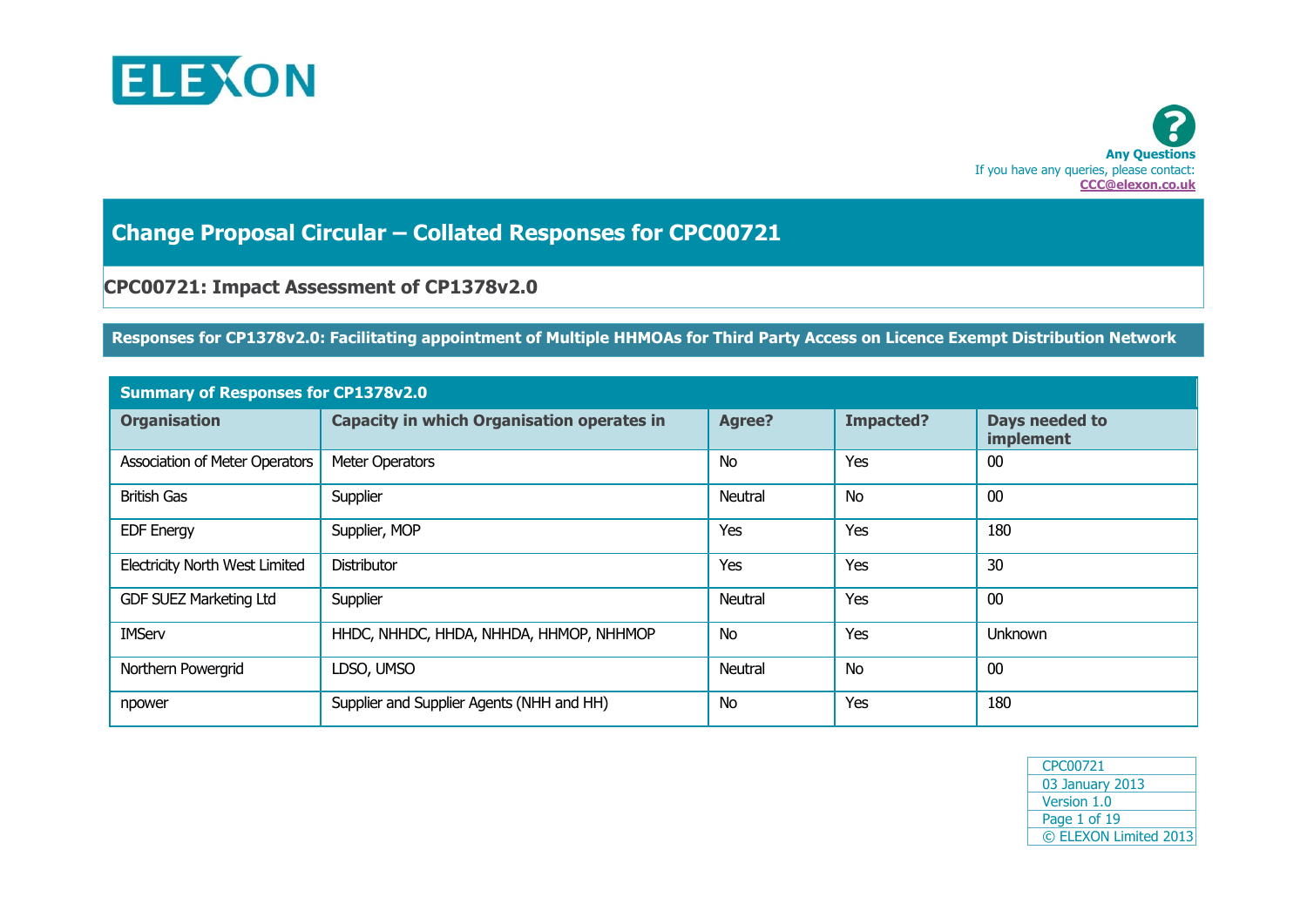| <b>Summary of Responses for CP1378v2.0</b> |                                                   |               |                  |                             |  |  |
|--------------------------------------------|---------------------------------------------------|---------------|------------------|-----------------------------|--|--|
| <b>Organisation</b>                        | <b>Capacity in which Organisation operates in</b> | <b>Agree?</b> | <b>Impacted?</b> | Days needed to<br>implement |  |  |
| <b>ScottishPower</b>                       | Distributor, Supplier, Supplier Agents            | <b>No</b>     | Yes              | 180                         |  |  |
| <b>SSE</b>                                 | Supplier & Party Agents                           | <b>No</b>     | N/A              | N/A                         |  |  |
| <b>SSE Power Distribution</b>              | <b>LDSO</b>                                       | Neutral       | <b>No</b>        | 00                          |  |  |
| TMA Data Management Ltd                    | NHHDC, NHHDA, HHDC and HHDA                       | <b>No</b>     | Yes              | 60                          |  |  |
| <b>Western Power</b>                       | <b>LDSO</b>                                       | <b>No</b>     | Yes              | 30                          |  |  |

| CPC00721              |
|-----------------------|
| 03 January 2013       |
| Version 1.0           |
| Page 2 of 19          |
| © ELEXON Limited 2013 |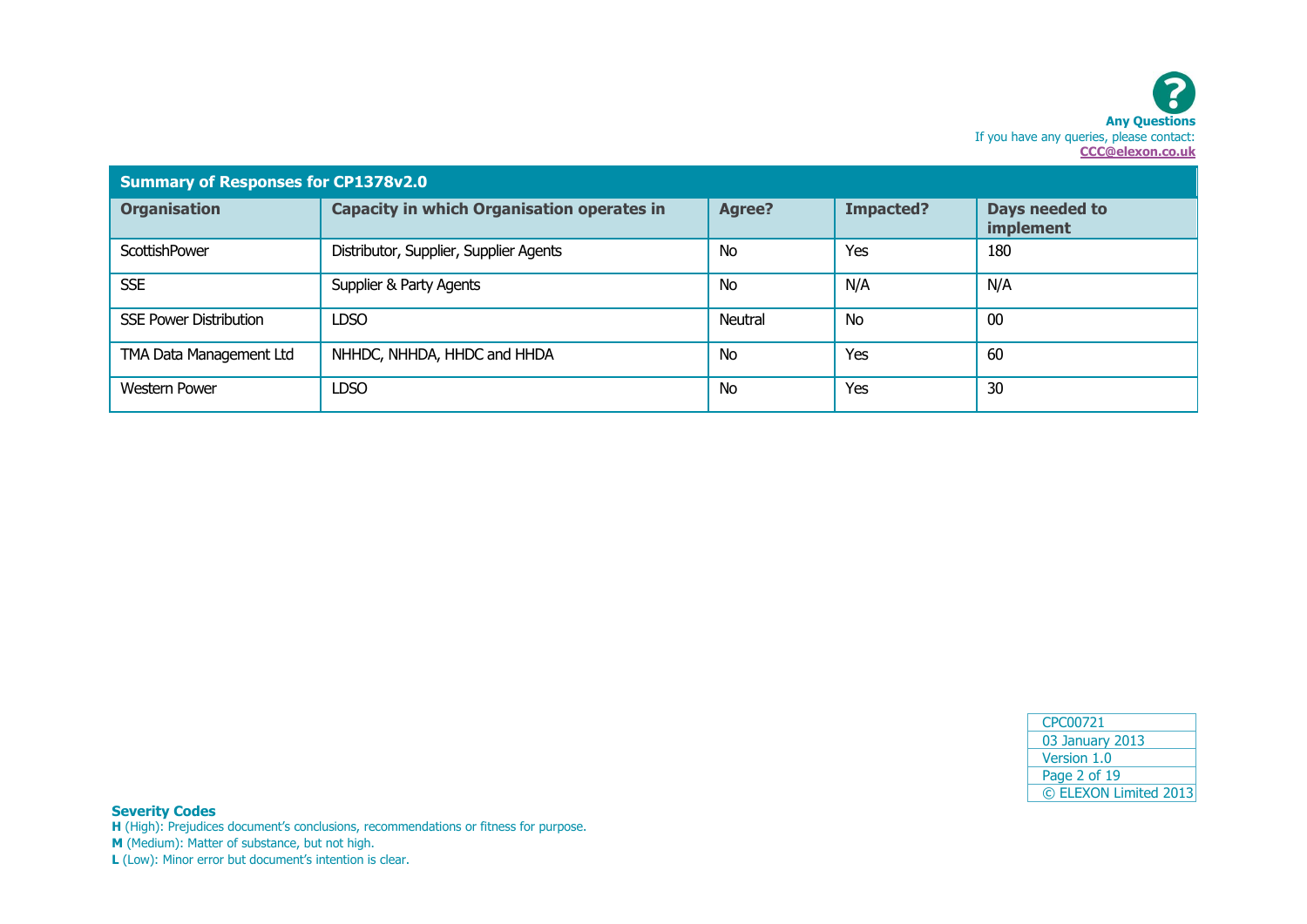| <b>Detailed Impact Assessment Responses CP1378v2.0</b> |               |           |                                                                                                                                                                                                                                                                                                                                                                                                                                                                             |
|--------------------------------------------------------|---------------|-----------|-----------------------------------------------------------------------------------------------------------------------------------------------------------------------------------------------------------------------------------------------------------------------------------------------------------------------------------------------------------------------------------------------------------------------------------------------------------------------------|
| <b>Organisation</b>                                    | <b>Agree?</b> | Impacted? | <b>Comments</b>                                                                                                                                                                                                                                                                                                                                                                                                                                                             |
| Association of<br>Meter Operators                      | <b>No</b>     | Yes       | Agree change comment - No - I have previously made representations on the 'third party access'<br>CP1378v1 that a single 'controlling mind' MO is essential if complex sites using difference metering is<br>used. My reasons are:                                                                                                                                                                                                                                          |
|                                                        |               |           | Each customer can select their own supplier                                                                                                                                                                                                                                                                                                                                                                                                                                 |
|                                                        |               |           | a. This is essentially the purpose of the third party access                                                                                                                                                                                                                                                                                                                                                                                                                |
|                                                        |               |           | 2<br>Each supplier must appoint the same common HHDC                                                                                                                                                                                                                                                                                                                                                                                                                        |
|                                                        |               |           | a. A single HHDC is essential, so that they can read the 'total meter' and each sub-<br>meter – then deduct each sub-meter from the total to make the residual for the<br>landlord, while passing on the consumption on each sub-meter trading<br>independently to the relevant customers. The HHDC can also estimate missing data<br>in the full knowledge of the impact on the total site. The sum of the estimates<br>would not be expected to exceed the 'total meter'. |
|                                                        |               |           | 3<br>Each supplier must appoint the same common HHMO, a single HHMO is essential to<br>ensure:                                                                                                                                                                                                                                                                                                                                                                              |
|                                                        |               |           | A single HHMO has an understanding of the electrical network of the whole site to<br>ensure that all electrical supplies are accounted for $-$ do not want any of the<br>installation missed from settlement or double counted. Particularly relevant when<br>different operating regimes of the electrical network can result in different flows of<br>energy (e.g. HV rings, LV back feeds)                                                                               |
|                                                        |               |           | The one HHMO 'controlling mind' can manage different sub-deduct meters within<br>b.<br>the site being added, or disconnected or combined. Every MPAN in the site needs                                                                                                                                                                                                                                                                                                      |

| CPC00721              |
|-----------------------|
| 03 January 2013       |
| Version 1.0           |
| Page 3 of 19          |
| © ELEXON Limited 2013 |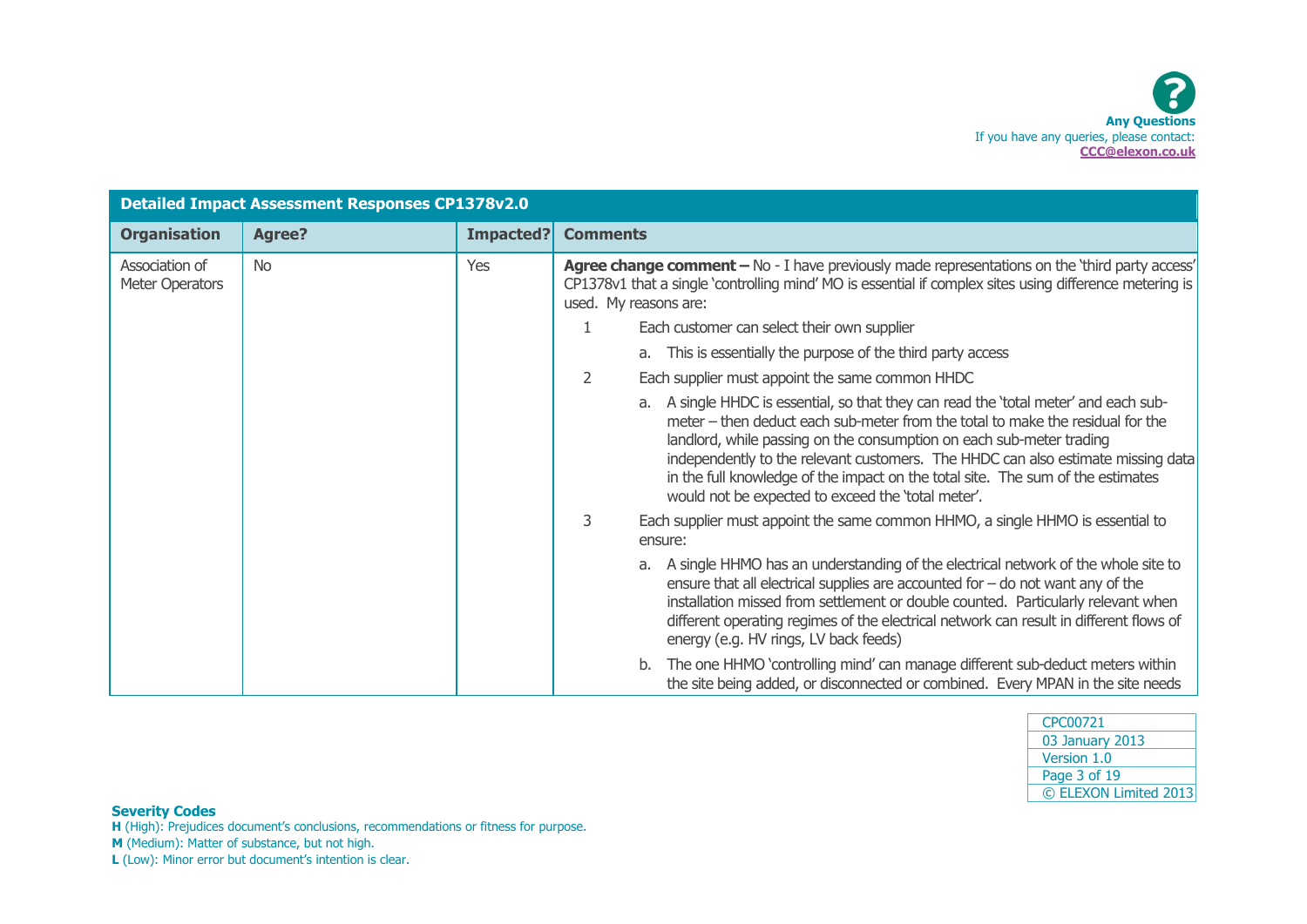| <b>Detailed Impact Assessment Responses CP1378v2.0</b> |               |           |                                                                                                                                                                                                                                                                                                                                                                                                                                                                                                                                                                                                                                                                                                                                                                                                                                                                                                    |
|--------------------------------------------------------|---------------|-----------|----------------------------------------------------------------------------------------------------------------------------------------------------------------------------------------------------------------------------------------------------------------------------------------------------------------------------------------------------------------------------------------------------------------------------------------------------------------------------------------------------------------------------------------------------------------------------------------------------------------------------------------------------------------------------------------------------------------------------------------------------------------------------------------------------------------------------------------------------------------------------------------------------|
| <b>Organisation</b>                                    | <b>Agree?</b> | Impacted? | <b>Comments</b>                                                                                                                                                                                                                                                                                                                                                                                                                                                                                                                                                                                                                                                                                                                                                                                                                                                                                    |
|                                                        |               |           | to be included in the single 'complex site' form. Any sub-deduct metering within the<br>site which is connected, de-energised or disconnected needs to be correctly<br>identified in the complex site form, otherwise under/over counting in settlement<br>may occur. The effective from date of the complex site form is an essential method<br>of managing the timing of changes                                                                                                                                                                                                                                                                                                                                                                                                                                                                                                                 |
|                                                        |               |           | c. One HHMO being accountable for the site ensures that the BSC Parties, and TAA,<br>can attribute errors or omissions to a single HHMO and/or HHDC rather than each<br>party blaming another.                                                                                                                                                                                                                                                                                                                                                                                                                                                                                                                                                                                                                                                                                                     |
|                                                        |               |           | Single parties ensure more effective communication of changes.                                                                                                                                                                                                                                                                                                                                                                                                                                                                                                                                                                                                                                                                                                                                                                                                                                     |
|                                                        |               |           | Version 2 of this change directly conflicts with the reasons described in section 3. These sites are<br>Complex and must be dealt with as if they are Complex sites if the complete picture of the site is to<br>be known. An HHDC cannot perform the same 'controlling mind' role as they do not know the<br>electrical infrastructure at the site, and how the metering has been installed. The HHDC collects and<br>processes the data based on the instructions of the MO. The HHDC will not know that the site is<br>complex unless the MO tells them, and the HHDC will not know there are multiple MPANs associated<br>with the site unless the MO tells them. The HHDC cannot create a Complex supplementary mapping<br>sheet without the level of knowledge that the MO has about the site. The Suppliers will not<br>necessarily know that they are commencing supplying a complex site. |
|                                                        |               |           | The 'common' MO will identify if a supplier de-appoints them from a complex site and is able to<br>challenge this with the supplier, to either be re-appointed, or to ensure that responsibility for the<br>whole site is transferred to a new MO.                                                                                                                                                                                                                                                                                                                                                                                                                                                                                                                                                                                                                                                 |
|                                                        |               |           | All these protections are lost under this proposal. Errors in settlements will increase if this proposal is<br>implemented.                                                                                                                                                                                                                                                                                                                                                                                                                                                                                                                                                                                                                                                                                                                                                                        |

| CPC00721              |
|-----------------------|
| 03 January 2013       |
| Version 1.0           |
| Page 4 of 19          |
| © ELEXON Limited 2013 |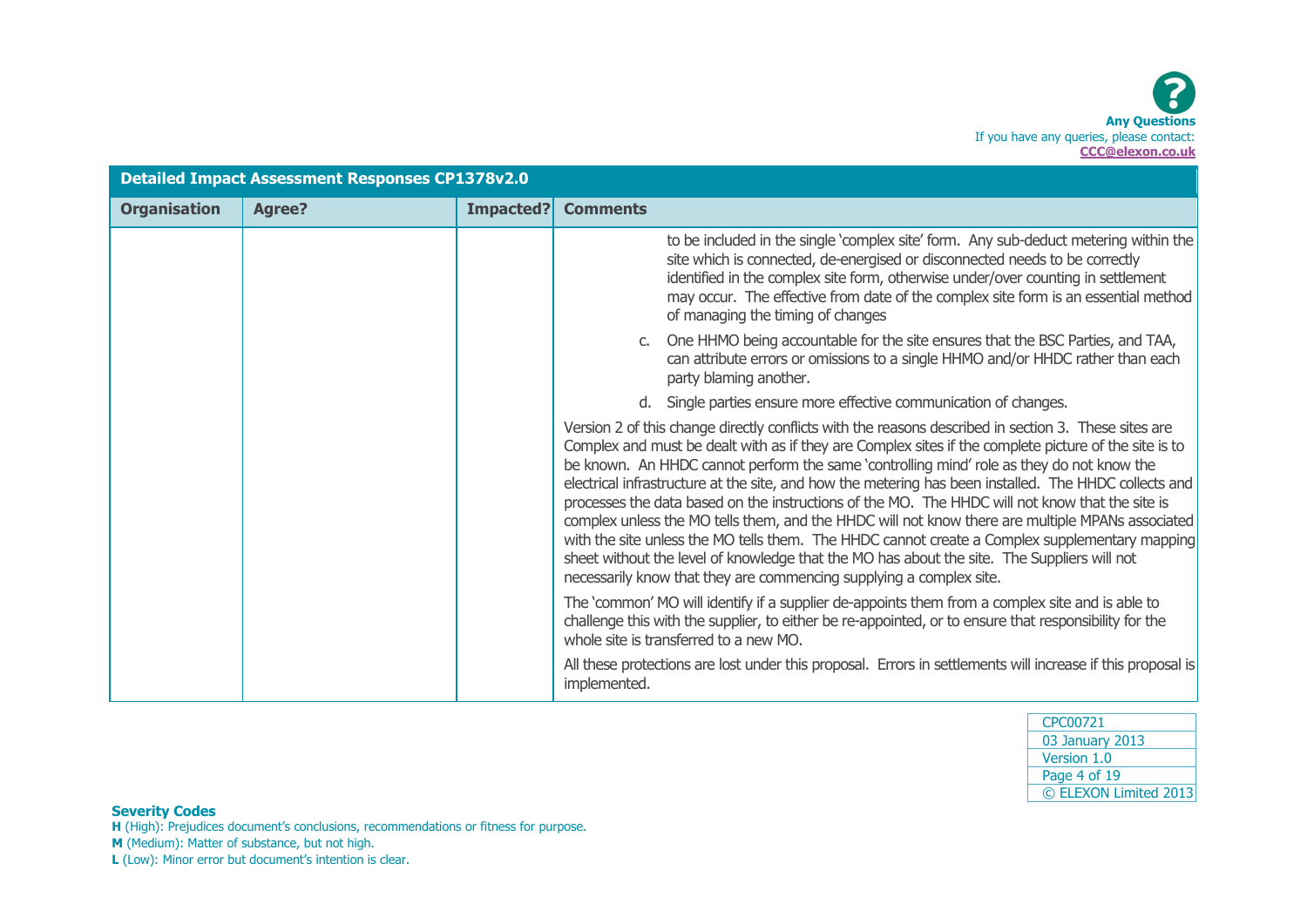| <b>Detailed Impact Assessment Responses CP1378v2.0</b> |                |           |                                                                                                                                                                                                                                                            |
|--------------------------------------------------------|----------------|-----------|------------------------------------------------------------------------------------------------------------------------------------------------------------------------------------------------------------------------------------------------------------|
| <b>Organisation</b>                                    | <b>Agree?</b>  | Impacted? | <b>Comments</b>                                                                                                                                                                                                                                            |
|                                                        |                |           | For which role is your organisation impacted? - Meter Operators                                                                                                                                                                                            |
|                                                        |                |           | <b>Please state what the impact is <math>-</math> No comment</b>                                                                                                                                                                                           |
|                                                        |                |           | <b>Lead time comment</b> $-0$ days                                                                                                                                                                                                                         |
|                                                        |                |           | Would implementation in the proposed Release have an adverse impact on your<br>organisation? - No comment                                                                                                                                                  |
|                                                        |                |           | <b>Associated costs comment - No comment</b>                                                                                                                                                                                                               |
|                                                        |                |           | Any other comments $-$ No comments.                                                                                                                                                                                                                        |
| <b>British Gas</b>                                     | <b>Neutral</b> | <b>No</b> | <b>Agree change comment - Neutral</b>                                                                                                                                                                                                                      |
|                                                        |                |           | For which role is your organisation impacted? $-$ No comment                                                                                                                                                                                               |
|                                                        |                |           | <b>Please state what the impact is <math>-</math> No comment</b>                                                                                                                                                                                           |
|                                                        |                |           | <b>Lead time comment - No comment</b>                                                                                                                                                                                                                      |
|                                                        |                |           | Would implementation in the proposed Release have an adverse impact on your<br>organisation? - No comment                                                                                                                                                  |
|                                                        |                |           | <b>Associated costs comment - No comment</b>                                                                                                                                                                                                               |
|                                                        |                |           | Any other comments $-$ No comments.                                                                                                                                                                                                                        |
| <b>EDF Energy</b>                                      | Yes            | Yes       | Agree change comment - Yes - Page 3, Definition of Boundary Point and 3rd Party Metering<br>Point Requirements:                                                                                                                                            |
|                                                        |                |           | There is a statement that the 3rd Party Metering System would not necessarily be complex and the<br>only reason that a dispensation would apply is because it is a 3rd Party Metering System. It is<br>accepted that a generic dispensation could be used. |
|                                                        |                |           |                                                                                                                                                                                                                                                            |

| CPC00721              |
|-----------------------|
| 03 January 2013       |
| Version 1.0           |
| Page 5 of 19          |
| © ELEXON Limited 2013 |

**H** (High): Prejudices document's conclusions, recommendations or fitness for purpose.

**M** (Medium): Matter of substance, but not high.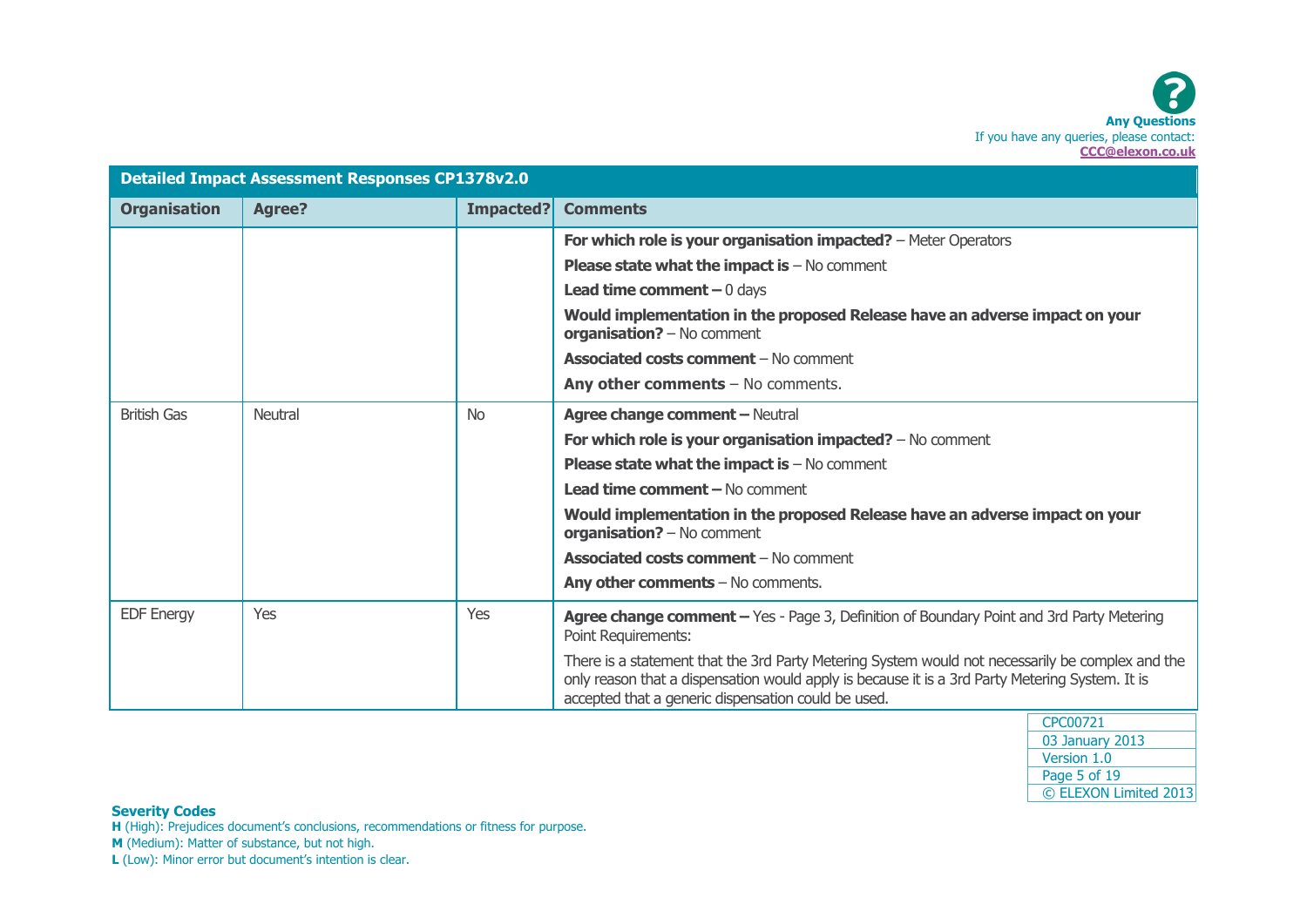| <b>Detailed Impact Assessment Responses CP1378v2.0</b> |               |           |                                                                                                                                                                                                                                                                                                                                                                                                                                                                                                                                                                                                                                                                                                                                                                                                                                                                                                                                                                                                                                                                                                                                                                                                                                                                                                                                                                                                          |  |
|--------------------------------------------------------|---------------|-----------|----------------------------------------------------------------------------------------------------------------------------------------------------------------------------------------------------------------------------------------------------------------------------------------------------------------------------------------------------------------------------------------------------------------------------------------------------------------------------------------------------------------------------------------------------------------------------------------------------------------------------------------------------------------------------------------------------------------------------------------------------------------------------------------------------------------------------------------------------------------------------------------------------------------------------------------------------------------------------------------------------------------------------------------------------------------------------------------------------------------------------------------------------------------------------------------------------------------------------------------------------------------------------------------------------------------------------------------------------------------------------------------------------------|--|
| <b>Organisation</b>                                    | <b>Agree?</b> | Impacted? | <b>Comments</b>                                                                                                                                                                                                                                                                                                                                                                                                                                                                                                                                                                                                                                                                                                                                                                                                                                                                                                                                                                                                                                                                                                                                                                                                                                                                                                                                                                                          |  |
|                                                        |               |           | An alternative could be that Elexon generate a generic dispensation that can be used by all for this<br>scenario rather than have a process to require dispensation to be applied every time this scenario<br>arises?<br>Page 3 – Conditions to ensure accuracy of settlement<br>Who informs the Boundary Point MOP that a 3rd Party Metering System has been installed? As<br>Boundary Point Supplier is responsible for validating and agreeing mapping before differencing<br>commences there should be a specific responsibility placed on the Boundary Point Supplier to notify<br>their appointed MOP that the Boundary Point Metering System is now 'complex'.<br>How does a Supplier gaining a customer that has a 3rd Party Metering System or Boundary Point<br>Metering system know the arrangement exists and which HHDC must be appointed?<br>Who has the ultimate authority to specify who the HHDC will be in these scenarios? We assume that<br>it is the Supplier of the Boundary Point Metering System that will specify who the HHDC but this<br>should be specifically stated.<br>What happens if the Supplier gaining a 3rd Party Metering system has no HHDC contract with the<br>'Common HHDC'?<br>Can a Supplier who wins a Boundary Point Metering System choose to discontinue the difference<br>metering arrangements?<br>For which role is your organisation impacted? - MOP |  |
|                                                        |               |           | <b>Please state what the impact is - Minor system change to our MOP system if the business</b>                                                                                                                                                                                                                                                                                                                                                                                                                                                                                                                                                                                                                                                                                                                                                                                                                                                                                                                                                                                                                                                                                                                                                                                                                                                                                                           |  |
|                                                        |               |           | require documentation to be stored.                                                                                                                                                                                                                                                                                                                                                                                                                                                                                                                                                                                                                                                                                                                                                                                                                                                                                                                                                                                                                                                                                                                                                                                                                                                                                                                                                                      |  |
|                                                        |               |           | Impacts for CP1378v2                                                                                                                                                                                                                                                                                                                                                                                                                                                                                                                                                                                                                                                                                                                                                                                                                                                                                                                                                                                                                                                                                                                                                                                                                                                                                                                                                                                     |  |
|                                                        |               |           | It's not clear who will be responsible for identifying complex/ third party metering? How will<br>$\bullet$<br>suppliers/MOAs/DC identify Exempt/Embedded Networks? CP1378 v2 suggests the MOA of the<br>boundary point meter system will be obliged to indicate on the "complex site supplementary                                                                                                                                                                                                                                                                                                                                                                                                                                                                                                                                                                                                                                                                                                                                                                                                                                                                                                                                                                                                                                                                                                      |  |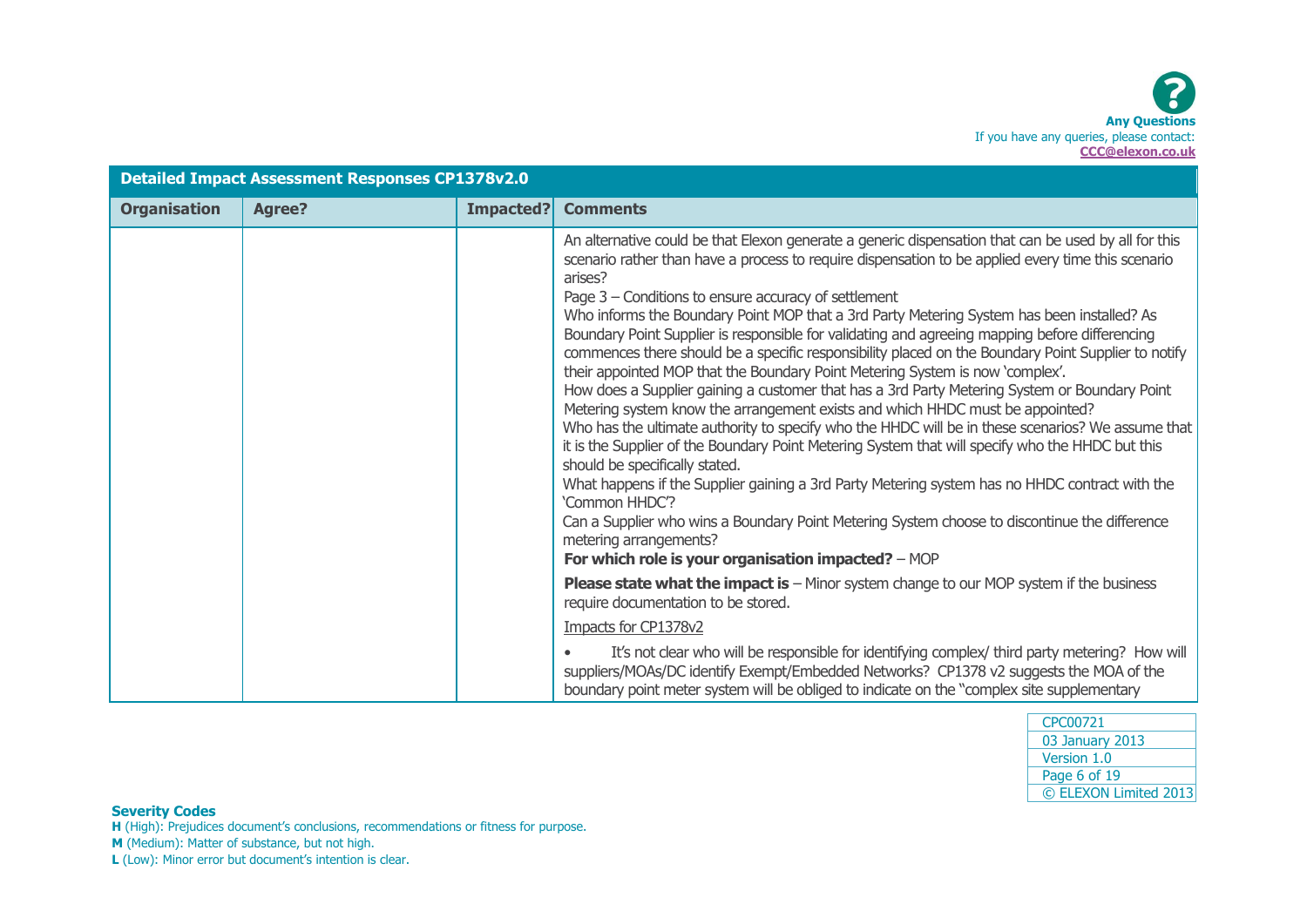| <b>Detailed Impact Assessment Responses CP1378v2.0</b> |               |           |                                                                                                                                                                                                                                                                                                                                                                      |
|--------------------------------------------------------|---------------|-----------|----------------------------------------------------------------------------------------------------------------------------------------------------------------------------------------------------------------------------------------------------------------------------------------------------------------------------------------------------------------------|
| <b>Organisation</b>                                    | <b>Agree?</b> | Impacted? | <b>Comments</b>                                                                                                                                                                                                                                                                                                                                                      |
|                                                        |               |           | information form where difference metering is in place.                                                                                                                                                                                                                                                                                                              |
|                                                        |               |           | If the Boundary Point Supplier is responsible for validating and agreeing mapping before<br>differencing commences should there be a specific responsibility placed on the Boundary Point<br>Supplier to notify their appointed MOP that the Boundary Point Metering System is now 'complex'?<br>This will impact the supplier but is closely linked to first issue. |
|                                                        |               |           | CP1378 is most likely to impact the DC? Whilst this process is initially consider to be outside<br>the system it is not clear what flows will be impacted by third party.                                                                                                                                                                                            |
|                                                        |               |           | Not all third party exempt embedded sites will be complex therefore the current obligation on<br>MOA to identify difference metering will not fully identify third party arrangements? Is it the<br>dispensation that makes the metering complex and do all 3rd party metering points require a<br>dispensation?                                                     |
|                                                        |               |           | Obligations and timescales on the MOP & DC will need to be written into the BSC, BSCPs;<br>Further clarity on the process is required and a view from Gemserv on the impact on the MRA? I<br>have a contact from DNO who is planning to raise this at IREG however this may focus on DNO<br>requirements, see general impacts DUoS charging.                         |
|                                                        |               |           | Definitions of boundary point and 3rd party metering points is required and Metering Ts&Cs<br>may need to reflect the requirement to appoint the same DC, choose an appropriate MOP.                                                                                                                                                                                 |
|                                                        |               |           | General Impacts                                                                                                                                                                                                                                                                                                                                                      |
|                                                        |               |           | Regulatory obligation, the supplier must not obstruct either the exemption holder or<br>embedded customer from obtaining third party supply. This EU directive and DECC also associates<br>third party supply with customer switching requirements.                                                                                                                  |
|                                                        |               |           | DCUSA (DCP124) looks at the requirement to extend the National Terms of Connection                                                                                                                                                                                                                                                                                   |

| CPC00721              |
|-----------------------|
| 03 January 2013       |
| Version 1.0           |
| Page 7 of 19          |
| © ELEXON Limited 2013 |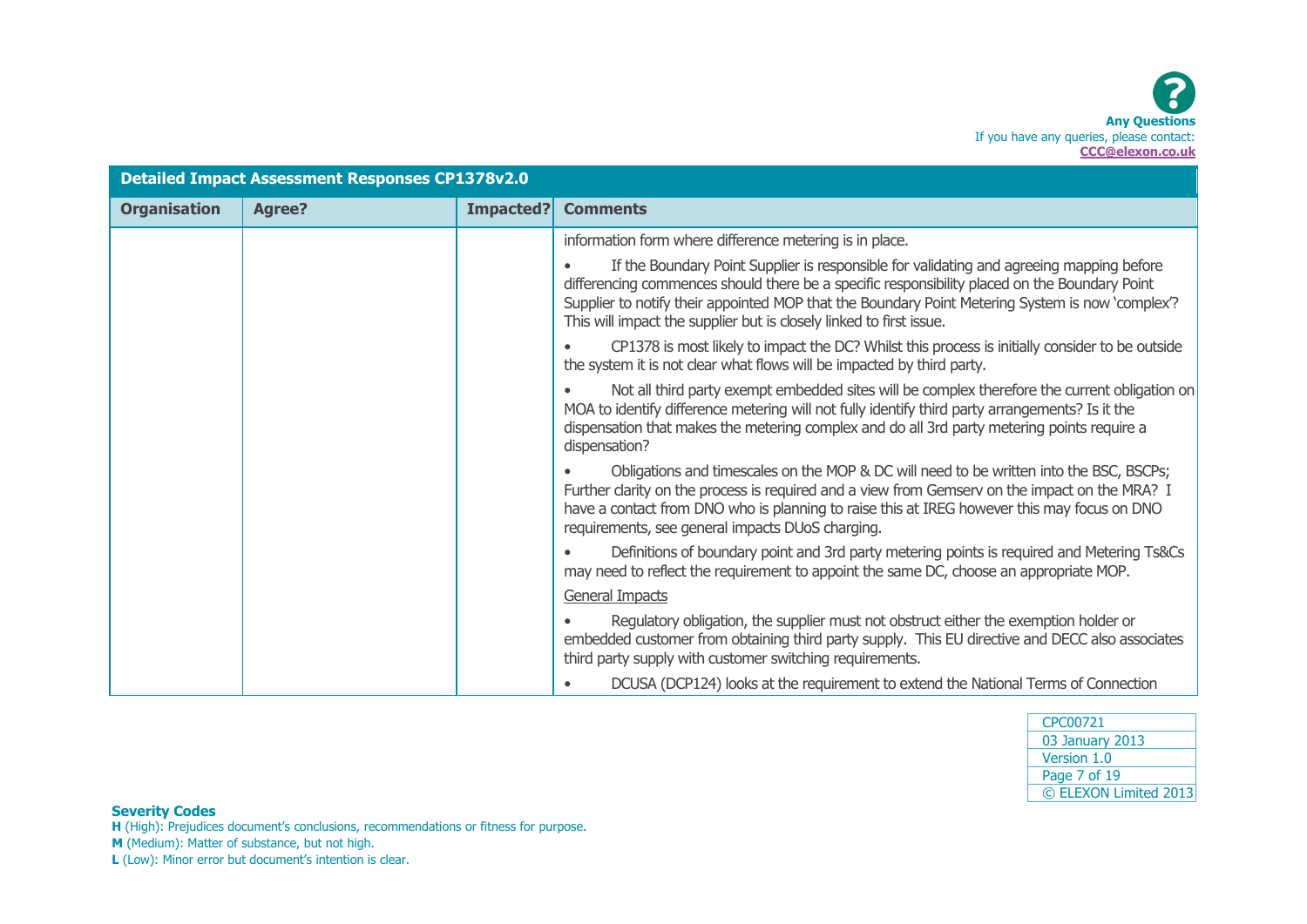

| <b>Detailed Impact Assessment Responses CP1378v2.0</b> |               |           |                                                                                                                                                                                                                                                                               |
|--------------------------------------------------------|---------------|-----------|-------------------------------------------------------------------------------------------------------------------------------------------------------------------------------------------------------------------------------------------------------------------------------|
| <b>Organisation</b>                                    | <b>Agree?</b> | Impacted? | <b>Comments</b>                                                                                                                                                                                                                                                               |
|                                                        |               |           | (NTC) to include Third party exempt networks.                                                                                                                                                                                                                                 |
|                                                        |               |           | How will suppliers be able to gain access to their embedded site?                                                                                                                                                                                                             |
|                                                        |               |           | T &Cs may require to advise on third party i.e. changes in portfolio and volume tolerance.<br>How do we indemnify against loss of volume if an exempt network requires third party supply.                                                                                    |
|                                                        |               |           | DUoS charging - the current work around proposed is to use a dummy non settlement MPAN<br>to provide aggregated consumption data from BPM to ascertain the required DUoS calculation, if the<br>BPC wishes to retain this for maintaining ASC, bilateral agreements required. |
|                                                        |               |           | Procedure and training                                                                                                                                                                                                                                                        |
|                                                        |               |           | <b>Lead time comment - 180 days - The implementation date is dependent on response to the</b><br>questions being raised above                                                                                                                                                 |
|                                                        |               |           | Would implementation in the proposed Release have an adverse impact on your<br>organisation? - Provided on the responses to Q1 there could be an issue with the release date if<br>further system changes are required                                                        |
|                                                        |               |           | <b>Associated costs comment</b> $-$ No costs available at this time                                                                                                                                                                                                           |
|                                                        |               |           | Any other comments $-$ No comments.                                                                                                                                                                                                                                           |
| <b>Electricity North</b><br><b>West Limited</b>        | Yes           | Yes       | Agree change comment - Yes - The proposed solution sets out the obligations on the Boundary<br>MSID MOA and the Third Party Supplier/MOA to provide the relevant details to the common HHDC<br>to ensure the correct data enters into settlements.                            |
|                                                        |               |           | For which role is your organisation impacted? - Distributor                                                                                                                                                                                                                   |
|                                                        |               |           | <b>Please state what the impact is - We will need to know the number of customers on the Private</b><br>Network who have appointed their own Supplier so we have an understanding of what data we will                                                                        |

| CPC00721              |
|-----------------------|
| 03 January 2013       |
| Version 1.0           |
| Page 8 of 19          |
| © ELEXON Limited 2013 |

**H** (High): Prejudices document's conclusions, recommendations or fitness for purpose.

**M** (Medium): Matter of substance, but not high.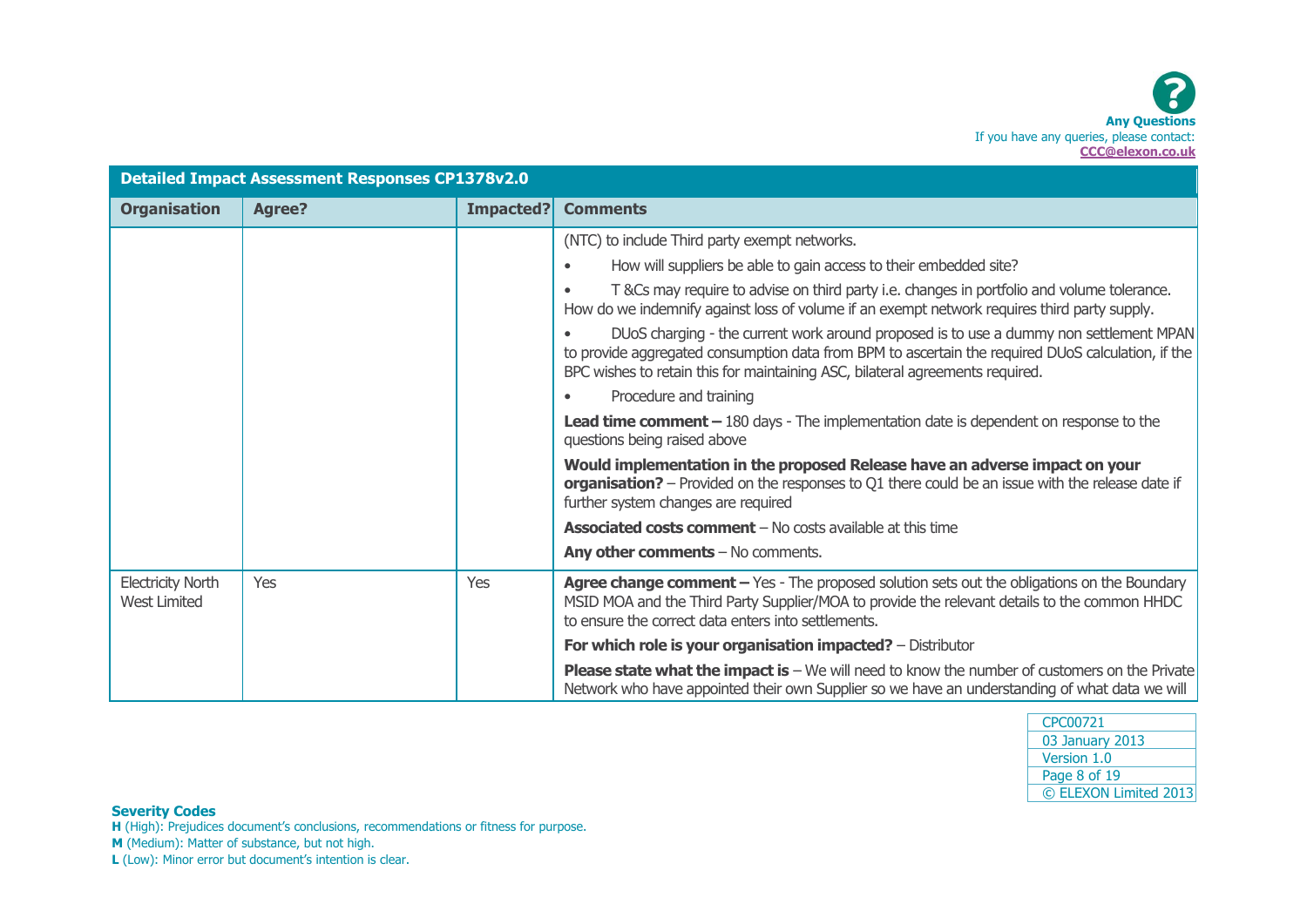| <b>Detailed Impact Assessment Responses CP1378v2.0</b> |               |           |                                                                                                                                                                                                                                                                                                                                                                                                                                           |
|--------------------------------------------------------|---------------|-----------|-------------------------------------------------------------------------------------------------------------------------------------------------------------------------------------------------------------------------------------------------------------------------------------------------------------------------------------------------------------------------------------------------------------------------------------------|
| <b>Organisation</b>                                    | <b>Agree?</b> | Impacted? | <b>Comments</b>                                                                                                                                                                                                                                                                                                                                                                                                                           |
|                                                        |               |           | be receiving. This information will allow us to assess the impact on our DUoS tariffs and charging<br>methodology.                                                                                                                                                                                                                                                                                                                        |
|                                                        |               |           | Lead time comment - Clarifying the rules has no major impact. The current processes to support<br>Third Party Access on Private Networks are still at a high level and end to end processes need to be<br>developed with ownership and timescales. If the solution for new Meter Timeswitch codes and Line<br>Loss Factors are required this is at least a 6 week lead time to implementation dependent on the<br>Market Domain schedule. |
|                                                        |               |           | Would implementation in the proposed Release have an adverse impact on your<br>organisation? - No, we would require a business workaround in place until the Third Party Access<br>Working Group concluded impacts and changes required had been raised and gone through<br>relevant change process.                                                                                                                                      |
|                                                        |               |           | Associated costs comment - Until there is a full understanding of the end to end process and<br>solution and this has gone through the relevant change process we will understand the full costs.                                                                                                                                                                                                                                         |
|                                                        |               |           | Any other comments - No comments.                                                                                                                                                                                                                                                                                                                                                                                                         |
| <b>GDF SUEZ</b><br>Marketing Ltd                       | Neutral       | Yes       | Agree change comment - Neutral - We are happy to defer to the SVG view if the appointment of<br>different Meter Operators would have a settlement impact within Private Networks. If not we would<br>like to see this implemented to enable customer choice over their agents.                                                                                                                                                            |
|                                                        |               |           | For which role is your organisation impacted? - Appointment of Meter Operators for MPANs<br>within 3rd Party Networks.                                                                                                                                                                                                                                                                                                                    |
|                                                        |               |           | <b>Please state what the impact is <math>-</math></b> If the change is accepted we would be able to facilitate<br>customer choice when appointing Meter Operators for affected supplies.                                                                                                                                                                                                                                                  |
|                                                        |               |           | <b>Lead time comment</b> $-0$ days                                                                                                                                                                                                                                                                                                                                                                                                        |

CPC00721 03 January 2013 Version 1.0 Page 9 of 19 © ELEXON Limited 2013

### **Severity Codes**

**H** (High): Prejudices document's conclusions, recommendations or fitness for purpose.

**M** (Medium): Matter of substance, but not high.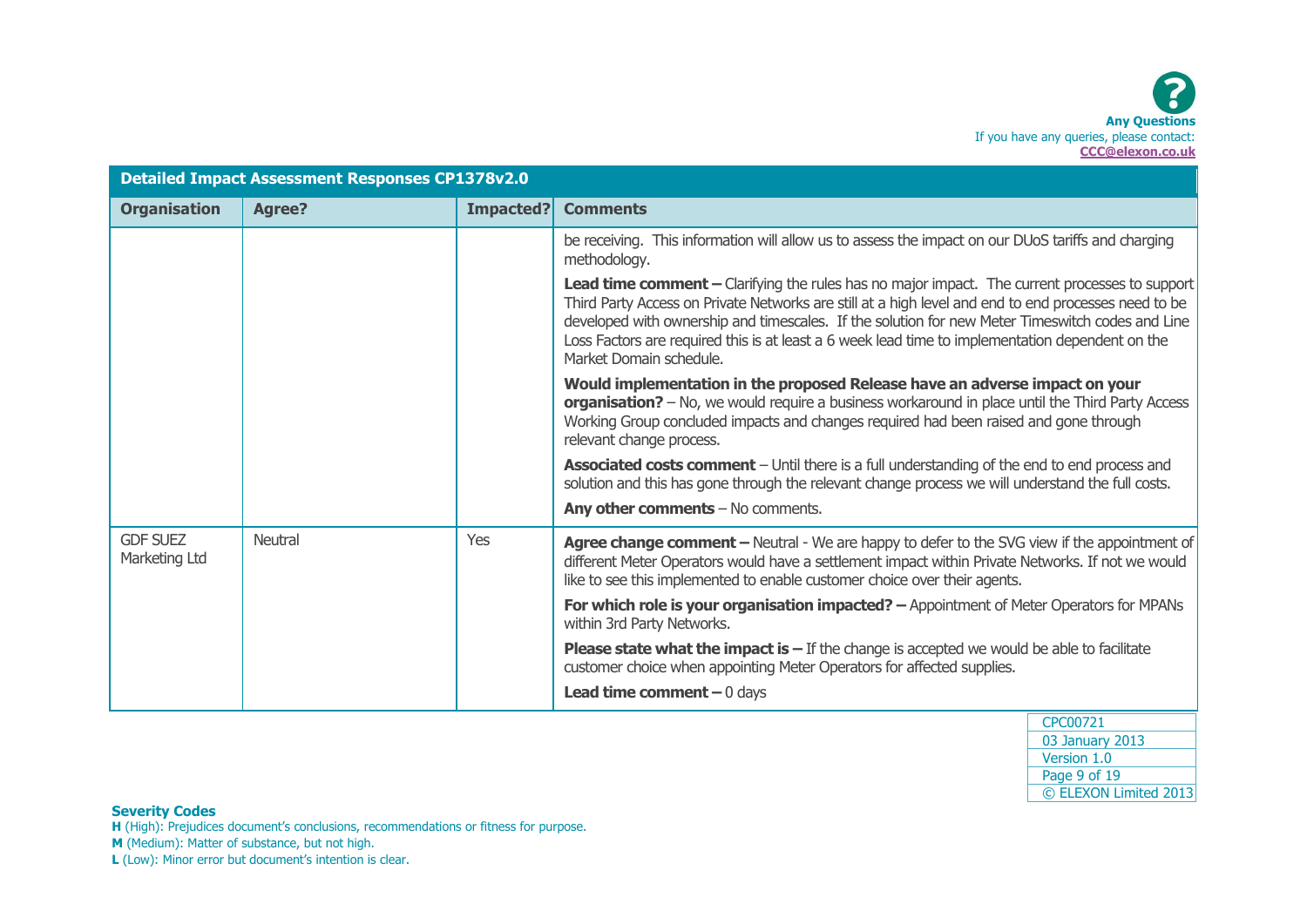| <b>Detailed Impact Assessment Responses CP1378v2.0</b> |               |           |                                                                                                                                                                                                                                                                                                                                                                                                                               |
|--------------------------------------------------------|---------------|-----------|-------------------------------------------------------------------------------------------------------------------------------------------------------------------------------------------------------------------------------------------------------------------------------------------------------------------------------------------------------------------------------------------------------------------------------|
| <b>Organisation</b>                                    | <b>Agree?</b> | Impacted? | <b>Comments</b>                                                                                                                                                                                                                                                                                                                                                                                                               |
|                                                        |               |           | Would implementation in the proposed Release have an adverse impact on your<br>organisation? - No Negative Impact.                                                                                                                                                                                                                                                                                                            |
|                                                        |               |           | <b>Associated costs comment - No cost.</b>                                                                                                                                                                                                                                                                                                                                                                                    |
|                                                        |               |           | Any other comments - No comments.                                                                                                                                                                                                                                                                                                                                                                                             |
| <b>IMServ</b>                                          | <b>No</b>     | Yes       | Agree change comment - No                                                                                                                                                                                                                                                                                                                                                                                                     |
|                                                        |               |           | How will the HHDC be informed of which MPANs are embedded within the Private Network<br>of the 'Landlord' MPAN? Will this be via a Dataflow or other medium? Will there be any indication at<br>the 'tenant' level that the 'tenant' has a parent 'Landlord', if so how.                                                                                                                                                      |
|                                                        |               |           | 2.<br>What is the value of the 'Landlord' sending a blank complex form, the D268 itself can indicate<br>the site is Complex.                                                                                                                                                                                                                                                                                                  |
|                                                        |               |           | If the 'Tenant' also had export capability, how would this be handled? Or. if the tenant site<br>3.<br>was also to be treated as Complex how would this effect the calculation of the 'Landlord' Supply?                                                                                                                                                                                                                      |
|                                                        |               |           | How would estimation be handled? If data needed to be estimated, say based on EAC, for a<br>4.<br>'Tenant', would the HHDC be expected to use this in the 'Landlord' netting calculation? If this<br>calculation resulted in a negative figure being produced, would the HHDC submit zero consumption<br>for the period(s) affected?                                                                                          |
|                                                        |               |           | 5.<br>What would prevent a new Supplier of one of the tenants (unaware of the arrangement),<br>appointing a different HHDC. Also could happen on 'Landlord' MPAN                                                                                                                                                                                                                                                              |
|                                                        |               |           | If a query is raised on the 'Landlord' consumption and the 'Landlord' and 'Tenant' MOAs are<br>6.<br>in dispute where the error lies, how would this be resolved? For example, the 'Landlord' thinks his<br>consumption data is too high, he therefore raises it with either his MOA or Supplier. The MOA checks<br>out the metering they installed and reports back that it is working correctly. The 'Landlord' still feels |

| CPC00721              |
|-----------------------|
| 03 January 2013       |
| Version 1.0           |
| Page 10 of 19         |
| © ELEXON Limited 2013 |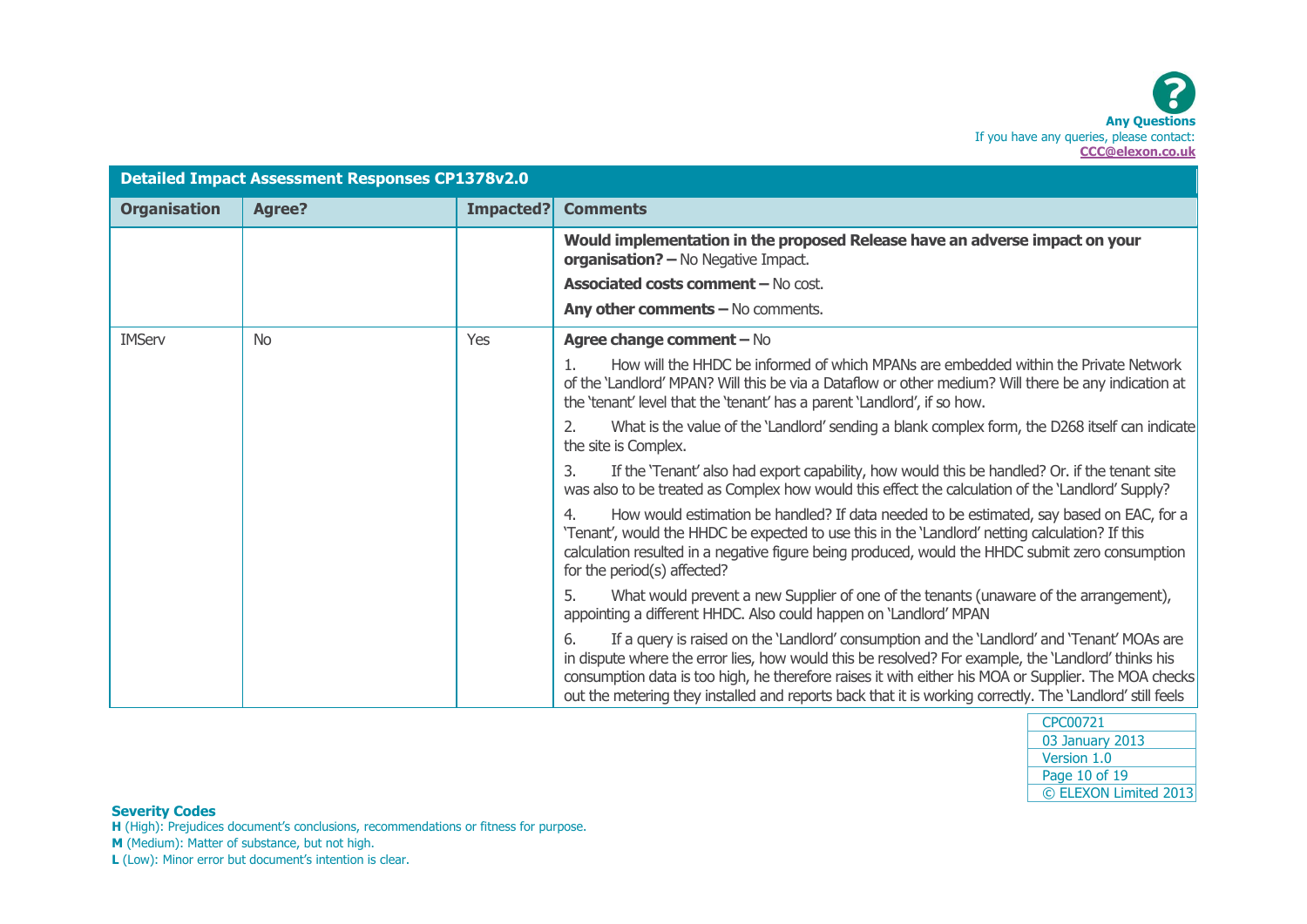| <b>Detailed Impact Assessment Responses CP1378v2.0</b> |               |           |                                                                                                                                                                                                                                                                                                                                                                                                                                                                                    |
|--------------------------------------------------------|---------------|-----------|------------------------------------------------------------------------------------------------------------------------------------------------------------------------------------------------------------------------------------------------------------------------------------------------------------------------------------------------------------------------------------------------------------------------------------------------------------------------------------|
| <b>Organisation</b>                                    | <b>Agree?</b> | Impacted? | <b>Comments</b>                                                                                                                                                                                                                                                                                                                                                                                                                                                                    |
|                                                        |               |           | his data is too high. What happens next? In such a case, does the Supplier of the 'Landlord' send a<br>D0001 quoting the 'Tenants' MPANs to the MOAs? The MOAs may respond and say that the D0001<br>is not coming from the registered Supplier for that/those MPANs, or such information is confidential.<br>Or would such a query then end up with the HHDC and would the expectation be that this then<br>triggers a process whereby D0001s are sent, one to each 'Tenant MOA?' |
|                                                        |               |           | How would reactive data be handled?                                                                                                                                                                                                                                                                                                                                                                                                                                                |
|                                                        |               |           | For which role is your organisation impacted? - HHDC                                                                                                                                                                                                                                                                                                                                                                                                                               |
|                                                        |               |           | <b>Please state what the impact is</b> $-$ Unknown, this is dependent on the answers to question 1.                                                                                                                                                                                                                                                                                                                                                                                |
|                                                        |               |           | <b>Lead time comment –</b> Unknown, this is dependent on the answers to question 1.                                                                                                                                                                                                                                                                                                                                                                                                |
|                                                        |               |           | Would implementation in the proposed Release have an adverse impact on your<br>organisation? - No comment                                                                                                                                                                                                                                                                                                                                                                          |
|                                                        |               |           | <b>Associated costs comment - No comment</b>                                                                                                                                                                                                                                                                                                                                                                                                                                       |
|                                                        |               |           | <b>Any other comments</b> $- I$ feel that creating a process that relies on implication rather than explicit<br>instruction is likely to increase the likelihood that incorrect data could enter the Settlement Process.                                                                                                                                                                                                                                                           |
|                                                        |               |           | Having no single MOA responsible for the metering equipment and associated flows that affect the<br>data entering Settlement for the 'Landlord' supply could lead to several issues as described above.                                                                                                                                                                                                                                                                            |
|                                                        |               |           | This also seems to place further emphasis on the HHDC to 'police' the whole arrangement and also<br>be an arbitrator/facilitator in inter MOA disputes potentially.                                                                                                                                                                                                                                                                                                                |
| Northern<br>Powergrid                                  | Neutral       | <b>No</b> | <b>Agree change comment - Neutral</b>                                                                                                                                                                                                                                                                                                                                                                                                                                              |
|                                                        |               |           | For which role is your organisation impacted? $-N/A$                                                                                                                                                                                                                                                                                                                                                                                                                               |

| CPC00721              |
|-----------------------|
| 03 January 2013       |
| Version 1.0           |
| Page 11 of 19         |
| © ELEXON Limited 2013 |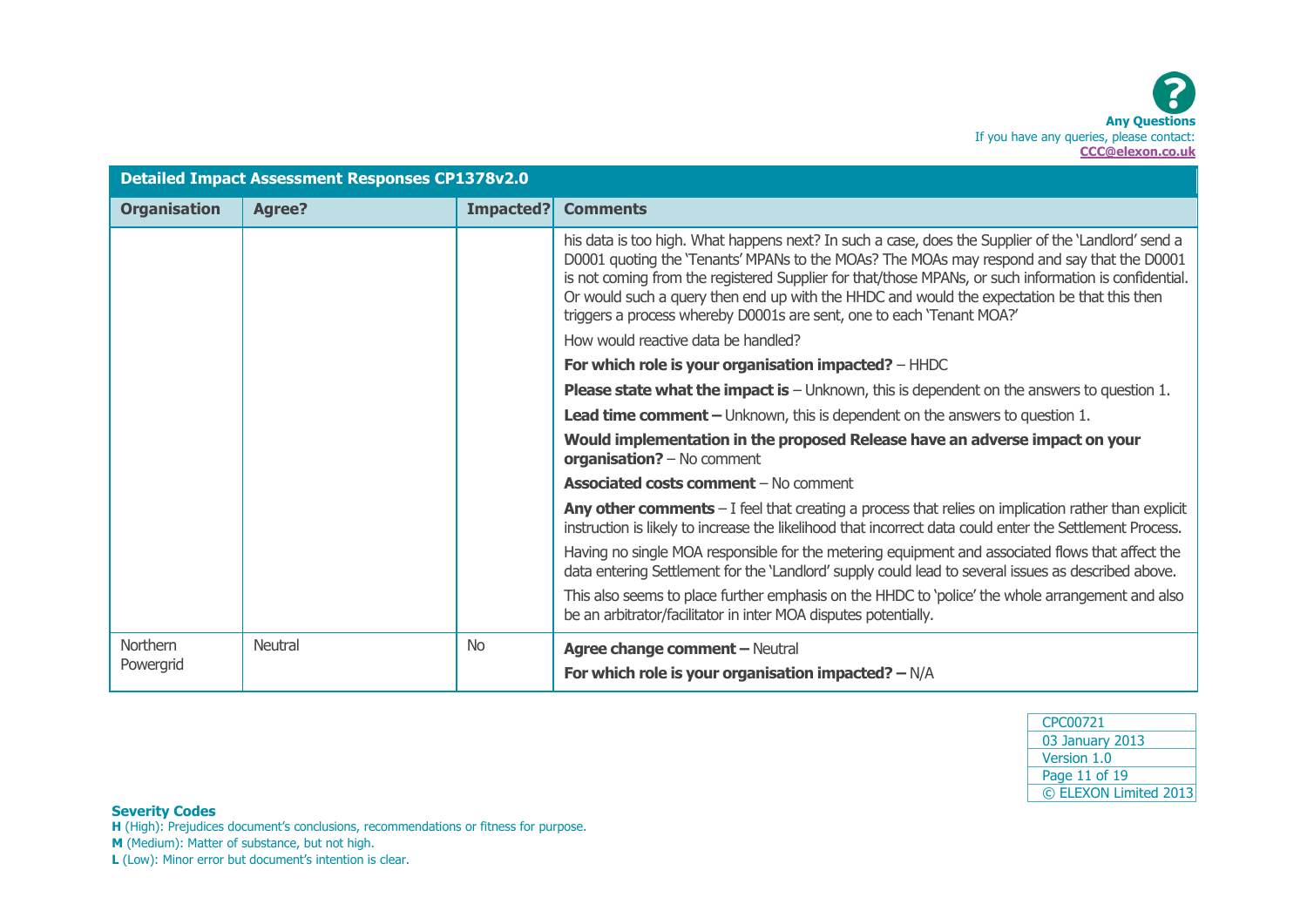| <b>Detailed Impact Assessment Responses CP1378v2.0</b> |               |           |                                                                                                                                                                                                                                                                                                                                                                                                                                                                                                                                                                                                                                                                                                                                                                                                                                                                                                                                                                                                                                                                                                                                                                                                                                                                                                                                                                                                                                                                                                                                                                                         |
|--------------------------------------------------------|---------------|-----------|-----------------------------------------------------------------------------------------------------------------------------------------------------------------------------------------------------------------------------------------------------------------------------------------------------------------------------------------------------------------------------------------------------------------------------------------------------------------------------------------------------------------------------------------------------------------------------------------------------------------------------------------------------------------------------------------------------------------------------------------------------------------------------------------------------------------------------------------------------------------------------------------------------------------------------------------------------------------------------------------------------------------------------------------------------------------------------------------------------------------------------------------------------------------------------------------------------------------------------------------------------------------------------------------------------------------------------------------------------------------------------------------------------------------------------------------------------------------------------------------------------------------------------------------------------------------------------------------|
| <b>Organisation</b>                                    | <b>Agree?</b> | Impacted? | <b>Comments</b>                                                                                                                                                                                                                                                                                                                                                                                                                                                                                                                                                                                                                                                                                                                                                                                                                                                                                                                                                                                                                                                                                                                                                                                                                                                                                                                                                                                                                                                                                                                                                                         |
|                                                        |               |           | <b>Please state what the impact is <math>-N/A</math></b>                                                                                                                                                                                                                                                                                                                                                                                                                                                                                                                                                                                                                                                                                                                                                                                                                                                                                                                                                                                                                                                                                                                                                                                                                                                                                                                                                                                                                                                                                                                                |
|                                                        |               |           | Lead time comment $-N/A$                                                                                                                                                                                                                                                                                                                                                                                                                                                                                                                                                                                                                                                                                                                                                                                                                                                                                                                                                                                                                                                                                                                                                                                                                                                                                                                                                                                                                                                                                                                                                                |
|                                                        |               |           | Would implementation in the proposed Release have an adverse impact on your<br>organisation? $-N/A$                                                                                                                                                                                                                                                                                                                                                                                                                                                                                                                                                                                                                                                                                                                                                                                                                                                                                                                                                                                                                                                                                                                                                                                                                                                                                                                                                                                                                                                                                     |
|                                                        |               |           | <b>Associated costs comment - N/A</b>                                                                                                                                                                                                                                                                                                                                                                                                                                                                                                                                                                                                                                                                                                                                                                                                                                                                                                                                                                                                                                                                                                                                                                                                                                                                                                                                                                                                                                                                                                                                                   |
|                                                        |               |           | Any other comments $-$ No comments                                                                                                                                                                                                                                                                                                                                                                                                                                                                                                                                                                                                                                                                                                                                                                                                                                                                                                                                                                                                                                                                                                                                                                                                                                                                                                                                                                                                                                                                                                                                                      |
| npower                                                 | <b>No</b>     | Yes       | Agree change comment - No - Although further clarity has been added surrounding the use of<br>different HHMOAs for the Boundary and Third Party meters, issues regarding the integrity of<br>settlements still remain.<br>There also needs to be a defined process for transfer of information between Suppliers and the<br>HHDC and at present no industry wide approach has been defined. Further clarity is required to the<br>following statement as it doesn't define method, format or timings.<br>"In order to allow the HHDC to perform this process correctly, Third Party Suppliers will need to<br>notify the common HHDC that the Metering System is subject to a difference metering arrangement.<br>The information must include the MSID of the relevant Boundary Point Metering<br>System to allow the HHDC to map the Boundary Point Meter with the associated Metering Systems."<br>As Third Party Metering is controlled by applying Metering Dispensations further work is required<br>surrounding this process prior to accepting this change as there are still concerns regarding this<br>effective in its current state. Currently a Supplier could take on a customer without knowing that a<br>Metering Dispensation is in place or if when this dispensation is due to expire. Thus increasing the<br>settlement risk and further complicating the process.<br>For which role is your organisation impacted? - Supplier, HHDC and HHMOA<br><b>Please state what the impact is <math>-</math></b> Clarification is required regarding transference of details |

**H** (High): Prejudices document's conclusions, recommendations or fitness for purpose. **M** (Medium): Matter of substance, but not high.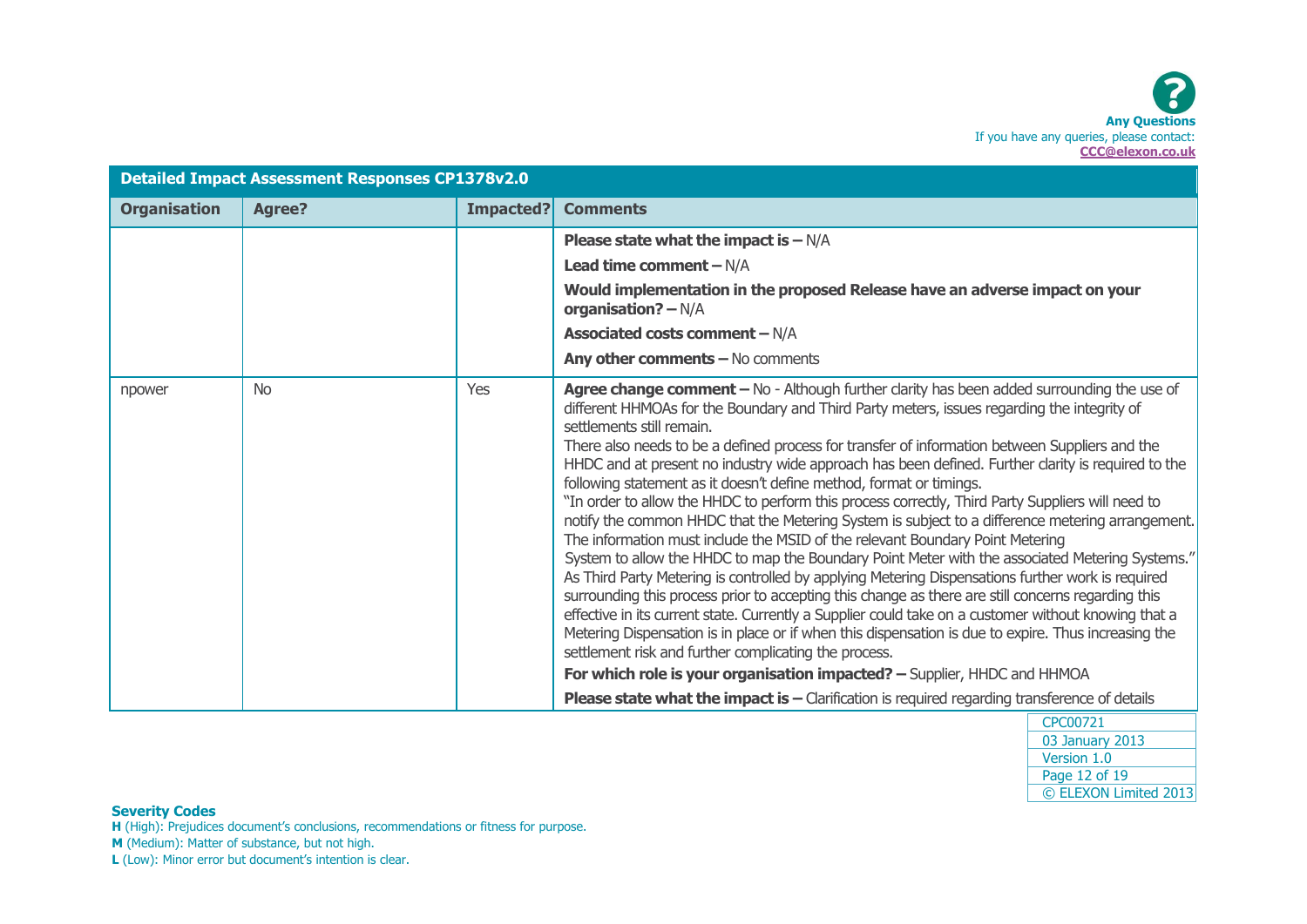| <b>Detailed Impact Assessment Responses CP1378v2.0</b> |               |                  |                                                                                                                                                                                                                                                                                                                                                                                                                                                                                                                                                                                                                                                                                                                                                                         |
|--------------------------------------------------------|---------------|------------------|-------------------------------------------------------------------------------------------------------------------------------------------------------------------------------------------------------------------------------------------------------------------------------------------------------------------------------------------------------------------------------------------------------------------------------------------------------------------------------------------------------------------------------------------------------------------------------------------------------------------------------------------------------------------------------------------------------------------------------------------------------------------------|
| <b>Organisation</b>                                    | <b>Agree?</b> | <b>Impacted?</b> | <b>Comments</b>                                                                                                                                                                                                                                                                                                                                                                                                                                                                                                                                                                                                                                                                                                                                                         |
|                                                        |               |                  | between Suppliers and HHDC to ensure any settlements risks are mitigated. There must be an<br>agreed industry wide process to ensure data is handled correctly and in a format accessible to all<br>parties.                                                                                                                                                                                                                                                                                                                                                                                                                                                                                                                                                            |
|                                                        |               |                  | Lead time comment - 180 days - Should this change be accepted we would request a six month<br>implementation lead time to allow for any associated system development                                                                                                                                                                                                                                                                                                                                                                                                                                                                                                                                                                                                   |
|                                                        |               |                  | Would implementation in the proposed Release have an adverse impact on your<br>organisation? $-$ Yes $-$ see 2b                                                                                                                                                                                                                                                                                                                                                                                                                                                                                                                                                                                                                                                         |
|                                                        |               |                  | <b>Associated costs comment - Not known at present</b>                                                                                                                                                                                                                                                                                                                                                                                                                                                                                                                                                                                                                                                                                                                  |
|                                                        |               |                  | Any other comments - We fully support the necessity to promote competition but believe that<br>consideration needs to be given to data integrity and associated issues must be fully addressed prior<br>to implementing a change which may further complicate current settlement arrangements.                                                                                                                                                                                                                                                                                                                                                                                                                                                                          |
|                                                        |               |                  | The existing process used which appoints the same HHMOA for the Boundary and Third Party<br>meters assists in the simplification of an already complex process, however by allowing different<br>HHMOAs to be used it will increase the level of complexity which in turn has potential to reduce the<br>effectiveness of the process and accuracy of data.                                                                                                                                                                                                                                                                                                                                                                                                             |
| ScottishPower                                          | <b>No</b>     | Yes              | Agree change comment - No - We are rejecting as this will move the responsibility of<br>maintaining the complex site to the HHDC, something ScottishPower are uncomfortable with and are<br>unsure how it could be managed effectively, given the various problems that could arise (HHDC de-<br>appointment, Mop appointment issues, comms/meter faults etc). We feel having a common<br>HHMOA with a common HHDC would simplify the situation and give the HHDC and boundary<br>Supplier clear visibility of the appropriate action/calculation to be taken by the HHDC on<br>appointment/de-appointment of an embedded customer. We also have concerns regarding the<br>Supplier's involvement in informing HHDC of the MSID for the other metering to be used as no |

**H** (High): Prejudices document's conclusions, recommendations or fitness for purpose.

**M** (Medium): Matter of substance, but not high.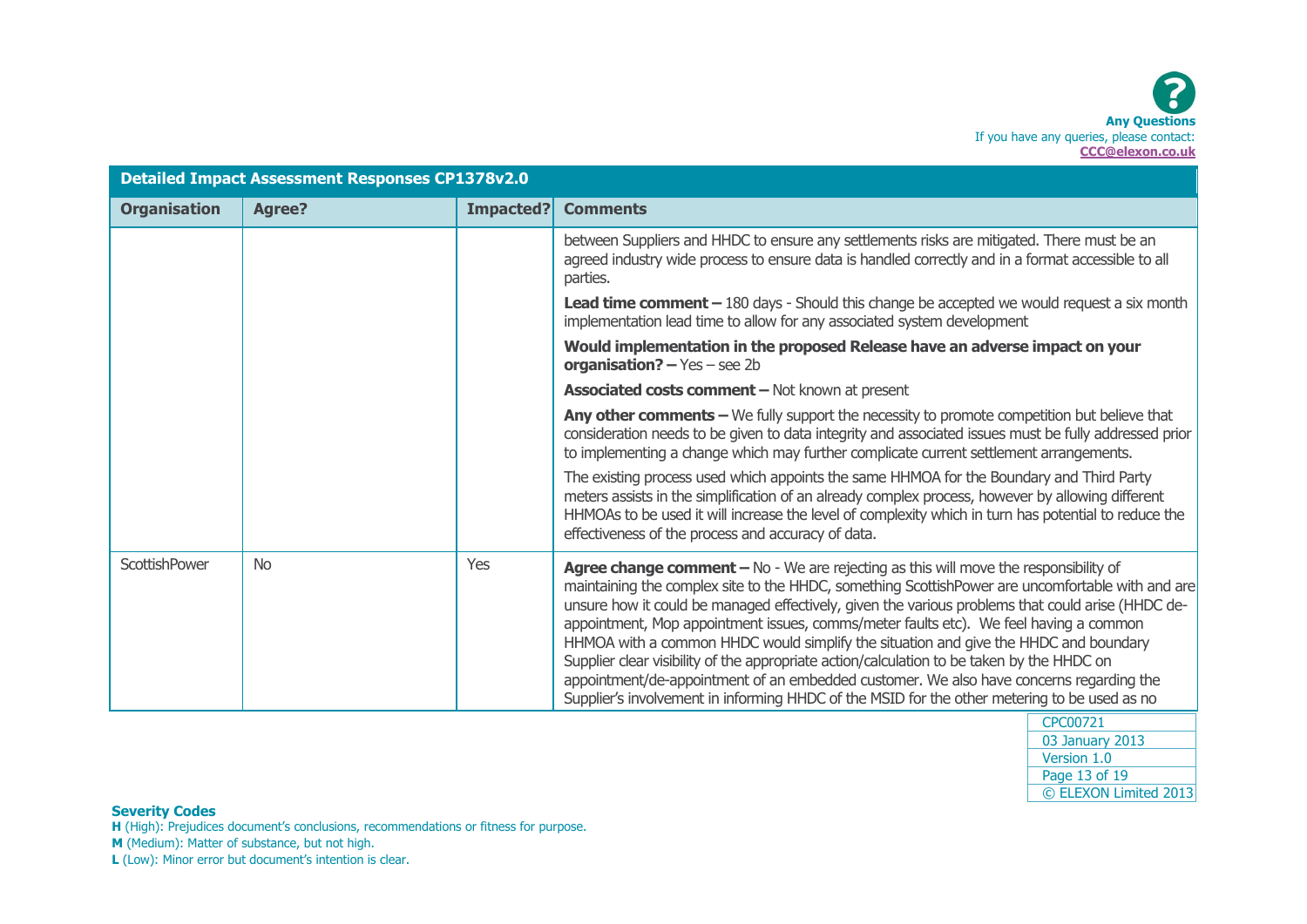| <b>Detailed Impact Assessment Responses CP1378v2.0</b> |               |           |                                                                                                                                                                                                                                                                                                                                                                                                                                                                                                                                                                                                                         |  |  |
|--------------------------------------------------------|---------------|-----------|-------------------------------------------------------------------------------------------------------------------------------------------------------------------------------------------------------------------------------------------------------------------------------------------------------------------------------------------------------------------------------------------------------------------------------------------------------------------------------------------------------------------------------------------------------------------------------------------------------------------------|--|--|
| <b>Organisation</b>                                    | <b>Agree?</b> | Impacted? | <b>Comments</b>                                                                                                                                                                                                                                                                                                                                                                                                                                                                                                                                                                                                         |  |  |
|                                                        |               |           | timescales for this are defined.                                                                                                                                                                                                                                                                                                                                                                                                                                                                                                                                                                                        |  |  |
|                                                        |               |           | The appointed HHDC, in theory, would also have to be accredited to every meter type to cover the<br>appointment of multiple MOAs installing and using different meters.                                                                                                                                                                                                                                                                                                                                                                                                                                                 |  |  |
|                                                        |               |           | For which role is your organisation impacted? - Distributor, Supplier, HHDC                                                                                                                                                                                                                                                                                                                                                                                                                                                                                                                                             |  |  |
|                                                        |               |           | <b>Please state what the impact is <math>-</math></b> If the CP is approved then the HHDC will require to have in<br>place processes that will allow them to provide both the Supplier and Distributor with accurate<br>information which will enable them to bill their customer accordingly. We believe that difference<br>metering, even though this will require a metering dispensation, is the most appropriate way<br>forward. From a Distribution point of view we would expect to see MPIDs in respect of both the<br>Exempt Network Operator and the customer(s) who have opted to appoint their own supplier |  |  |
|                                                        |               |           | <b>Lead time comment</b> $-$ 180 days - Given that there may be some system changes required our<br>preference is to have a 6 month lead time prior to the change going live                                                                                                                                                                                                                                                                                                                                                                                                                                            |  |  |
|                                                        |               |           | Would implementation in the proposed Release have an adverse impact on your<br>organisation? - No comment                                                                                                                                                                                                                                                                                                                                                                                                                                                                                                               |  |  |
|                                                        |               |           | <b>Associated costs comment - No comment</b>                                                                                                                                                                                                                                                                                                                                                                                                                                                                                                                                                                            |  |  |
|                                                        |               |           | Any other comments - Regardless of who is appointed as MOp it is essential that all due<br>processes should be applied. By due process, we would expect the site to have an appropriate<br>settlement mpan, which will allow DUoS charges etc. to be applied correctly. In addition we need to<br>ensure that any CT's/VT/Multi-core requirements meet the relevant Code of Practice and that test<br>certificates are provided for the CT/VT ratios in order to avoid any non-compliance at future TAA<br>audits.                                                                                                      |  |  |
| <b>SSE</b>                                             | <b>No</b>     | N/A       | <b>Agree change comment - No - In principle we agree with this change, however a number of</b>                                                                                                                                                                                                                                                                                                                                                                                                                                                                                                                          |  |  |

| CPC00721              |
|-----------------------|
| 03 January 2013       |
| Version 1.0           |
| Page 14 of 19         |
| © ELEXON Limited 2013 |

**H** (High): Prejudices document's conclusions, recommendations or fitness for purpose.

**M** (Medium): Matter of substance, but not high.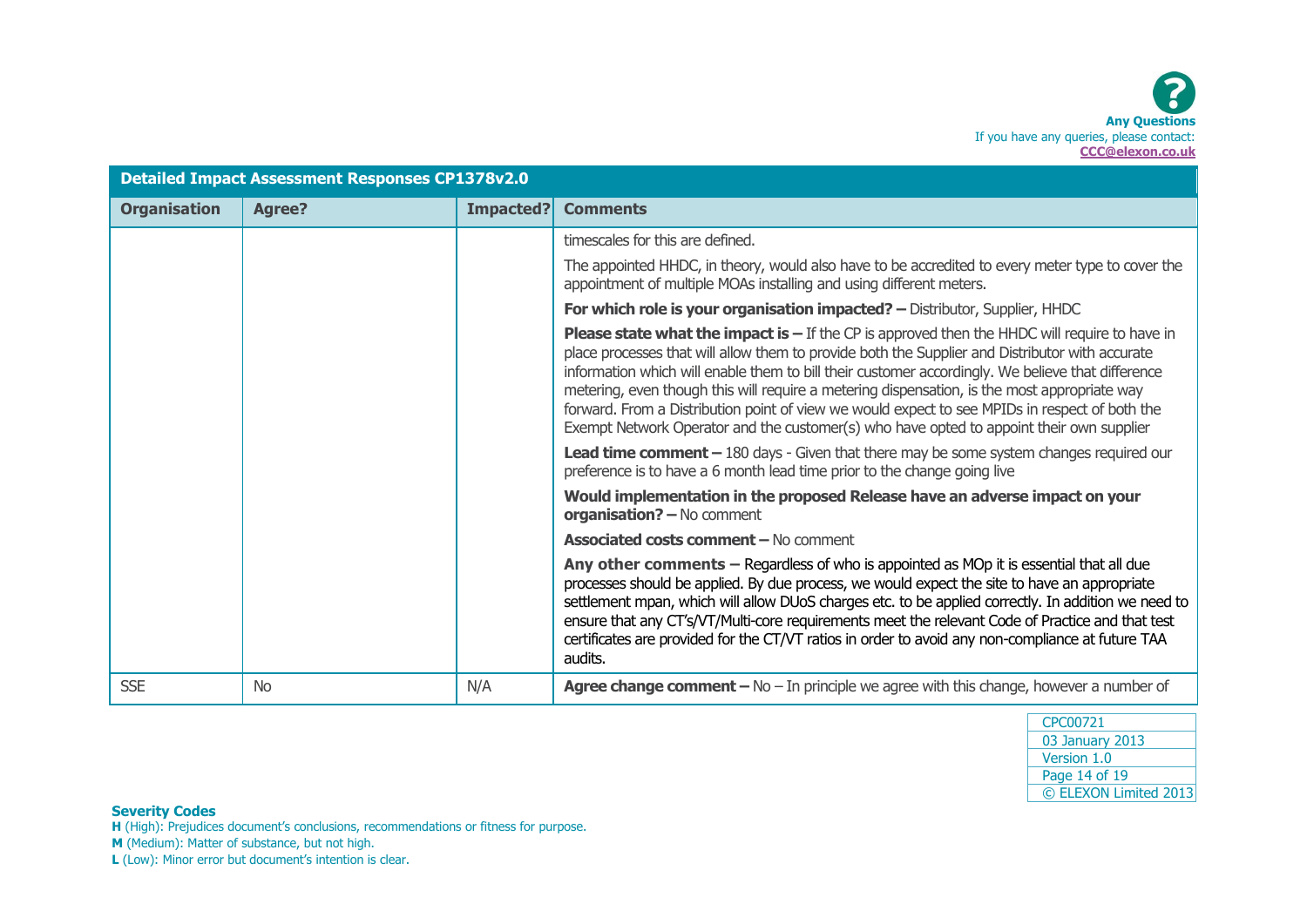| <b>Detailed Impact Assessment Responses CP1378v2.0</b> |               |           |                                                                                                                                                                                                                                                                                                                                                                                                                                                                                                                                                                                                                                                                                                                                                                                                                                                                                                                                                                                                                                                                                                                                                                                                                                                                                                                                                              |  |  |
|--------------------------------------------------------|---------------|-----------|--------------------------------------------------------------------------------------------------------------------------------------------------------------------------------------------------------------------------------------------------------------------------------------------------------------------------------------------------------------------------------------------------------------------------------------------------------------------------------------------------------------------------------------------------------------------------------------------------------------------------------------------------------------------------------------------------------------------------------------------------------------------------------------------------------------------------------------------------------------------------------------------------------------------------------------------------------------------------------------------------------------------------------------------------------------------------------------------------------------------------------------------------------------------------------------------------------------------------------------------------------------------------------------------------------------------------------------------------------------|--|--|
| <b>Organisation</b>                                    | <b>Agree?</b> | Impacted? | <b>Comments</b>                                                                                                                                                                                                                                                                                                                                                                                                                                                                                                                                                                                                                                                                                                                                                                                                                                                                                                                                                                                                                                                                                                                                                                                                                                                                                                                                              |  |  |
|                                                        |               |           | significant questions remain and as such we are unable to make further progress with this impact<br>assessment as currently presented.<br>The following matters require clarification:<br>The Private Network Operator will be expected to specify the metering and contractual<br>$\bullet$<br>arrangements for Customer, but to whom?<br>Who will be expected to approach the LDNO for the new MSID?<br>The 3rd Party Supplier is expected to notify the HHDC the metering system is subject to<br>$\bullet$<br>'difference' metering, who informs the HHMOA to the Boundary Point Metering of this<br>arrangement?<br>The 3rd Party Supplier must be responsible for informing their appointed 3rd Party HHMOA<br>$\bullet$<br>the metering is part of a licence exempt network, but this aspect is not clearly apparent and<br>may require further investigation to determine - to be sufficiently robust, the process must<br>reference explicitly available information.<br>In the case of large, CT metered sites, responsibilities are not clearly defined. For CT<br>$\bullet$<br>Panels, CTs and test facilities, current responsibility lies with the DNO from point of<br>energisation. On-going, matters such as the responsibility for registration of details and for<br>the holding of auditable CT certification requires further guidance. |  |  |
|                                                        |               |           | For which role is your organisation impacted? $-N/A$                                                                                                                                                                                                                                                                                                                                                                                                                                                                                                                                                                                                                                                                                                                                                                                                                                                                                                                                                                                                                                                                                                                                                                                                                                                                                                         |  |  |
|                                                        |               |           | <b>Please state what the impact is - <math>N/A</math></b>                                                                                                                                                                                                                                                                                                                                                                                                                                                                                                                                                                                                                                                                                                                                                                                                                                                                                                                                                                                                                                                                                                                                                                                                                                                                                                    |  |  |
|                                                        |               |           | Lead time comment $-N/A$                                                                                                                                                                                                                                                                                                                                                                                                                                                                                                                                                                                                                                                                                                                                                                                                                                                                                                                                                                                                                                                                                                                                                                                                                                                                                                                                     |  |  |
|                                                        |               |           | Would implementation in the proposed Release have an adverse impact on your<br>organisation? $-N/A$                                                                                                                                                                                                                                                                                                                                                                                                                                                                                                                                                                                                                                                                                                                                                                                                                                                                                                                                                                                                                                                                                                                                                                                                                                                          |  |  |

| CPC00721              |
|-----------------------|
| 03 January 2013       |
| Version 1.0           |
| Page 15 of 19         |
| © ELEXON Limited 2013 |
|                       |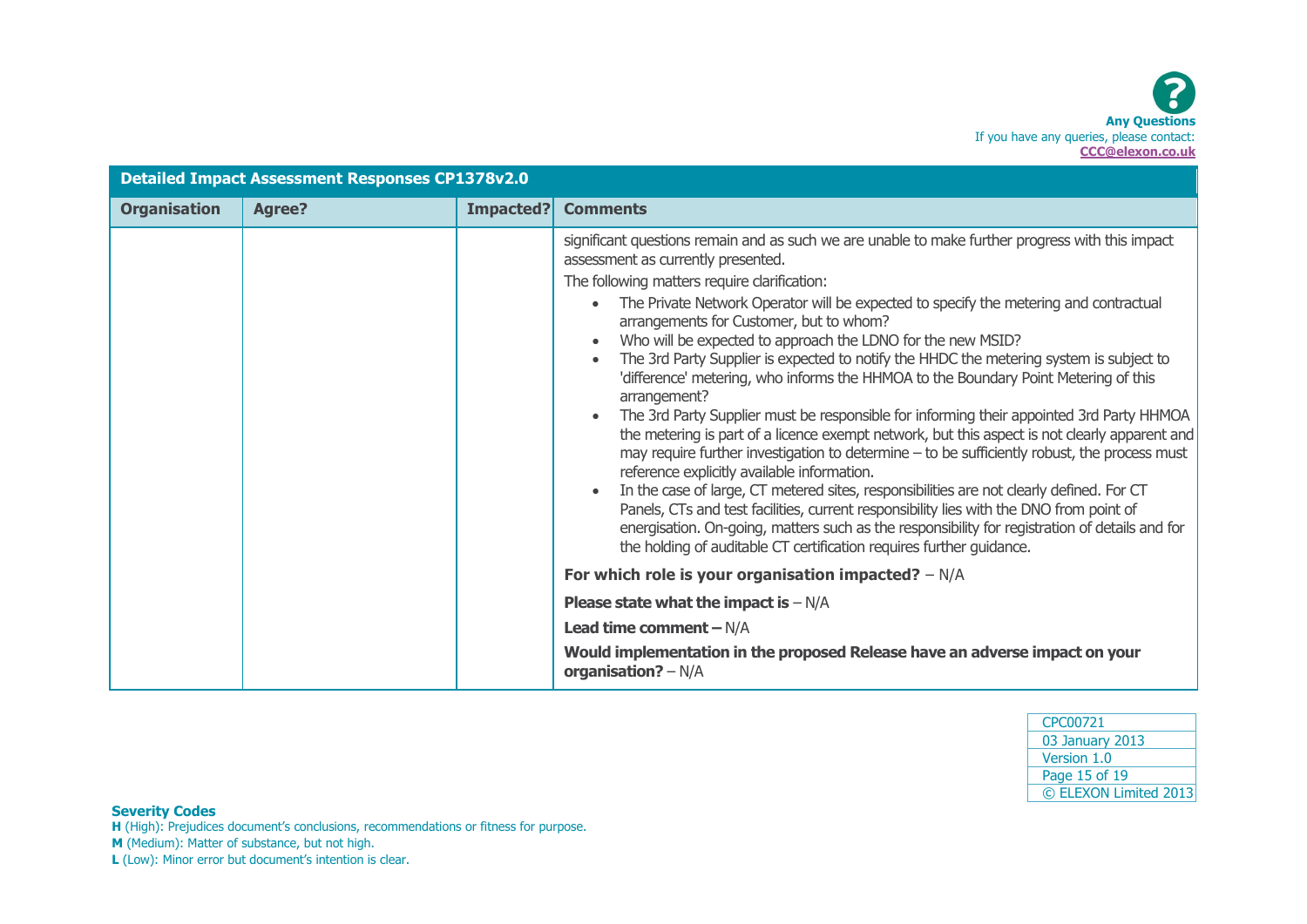| <b>Detailed Impact Assessment Responses CP1378v2.0</b> |               |           |                                                                                                                                                                                                                                                                                                                                                                                                                                                                                                                                                                                                                                                         |  |
|--------------------------------------------------------|---------------|-----------|---------------------------------------------------------------------------------------------------------------------------------------------------------------------------------------------------------------------------------------------------------------------------------------------------------------------------------------------------------------------------------------------------------------------------------------------------------------------------------------------------------------------------------------------------------------------------------------------------------------------------------------------------------|--|
| <b>Organisation</b>                                    | <b>Agree?</b> | Impacted? | <b>Comments</b>                                                                                                                                                                                                                                                                                                                                                                                                                                                                                                                                                                                                                                         |  |
|                                                        |               |           | <b>Associated costs comment - N/A</b>                                                                                                                                                                                                                                                                                                                                                                                                                                                                                                                                                                                                                   |  |
|                                                        |               |           | Any other comments - No comments.                                                                                                                                                                                                                                                                                                                                                                                                                                                                                                                                                                                                                       |  |
| <b>SSE Power</b>                                       | Neutral       | <b>No</b> | Agree change comment - Neutral                                                                                                                                                                                                                                                                                                                                                                                                                                                                                                                                                                                                                          |  |
| <b>Distribution</b>                                    |               |           | For which role is your organisation impacted? $-N/A$                                                                                                                                                                                                                                                                                                                                                                                                                                                                                                                                                                                                    |  |
|                                                        |               |           | <b>Please state what the impact is <math>-N/A</math></b>                                                                                                                                                                                                                                                                                                                                                                                                                                                                                                                                                                                                |  |
|                                                        |               |           | <b>Lead time comment</b> $-0$ days                                                                                                                                                                                                                                                                                                                                                                                                                                                                                                                                                                                                                      |  |
|                                                        |               |           | Would implementation in the proposed Release have an adverse impact on your<br>organisation? - N/A                                                                                                                                                                                                                                                                                                                                                                                                                                                                                                                                                      |  |
|                                                        |               |           | <b>Associated costs comment - N/A</b>                                                                                                                                                                                                                                                                                                                                                                                                                                                                                                                                                                                                                   |  |
|                                                        |               |           | Any other comments $-$ No comments.                                                                                                                                                                                                                                                                                                                                                                                                                                                                                                                                                                                                                     |  |
| <b>TMA Data</b><br>Management Ltd                      | <b>No</b>     | Yes       | Agree change comment - No - CP1378V2 proposes a transfer of responsibility to maintain the<br>complex metering form from the MOA to the HHDC for a sub-set of complex sites, which is not<br>acceptable. The forms are still in the MOA BSCP514 and there is a clear obligation on the MOA to<br>transfer the complex site information during a change of MOA process (BSCP514V25 5.2.1.8). The<br>process should be modified to ensure communications between MOA's instead of involving a third<br>party ensuring MOAs can fulfil their obligations under the BSC and can enjoy the full benefits of<br>competition for that subset of complex sites. |  |
|                                                        |               |           | For which role is your organisation impacted? - HHDC                                                                                                                                                                                                                                                                                                                                                                                                                                                                                                                                                                                                    |  |
|                                                        |               |           | <b>Please state what the impact is <math>-</math> LWP impact</b>                                                                                                                                                                                                                                                                                                                                                                                                                                                                                                                                                                                        |  |
|                                                        |               |           | <b>Lead time comment</b> $-60$ days                                                                                                                                                                                                                                                                                                                                                                                                                                                                                                                                                                                                                     |  |

| CPC00721              |
|-----------------------|
| 03 January 2013       |
| Version 1.0           |
| Page 16 of 19         |
| © ELEXON Limited 2013 |
|                       |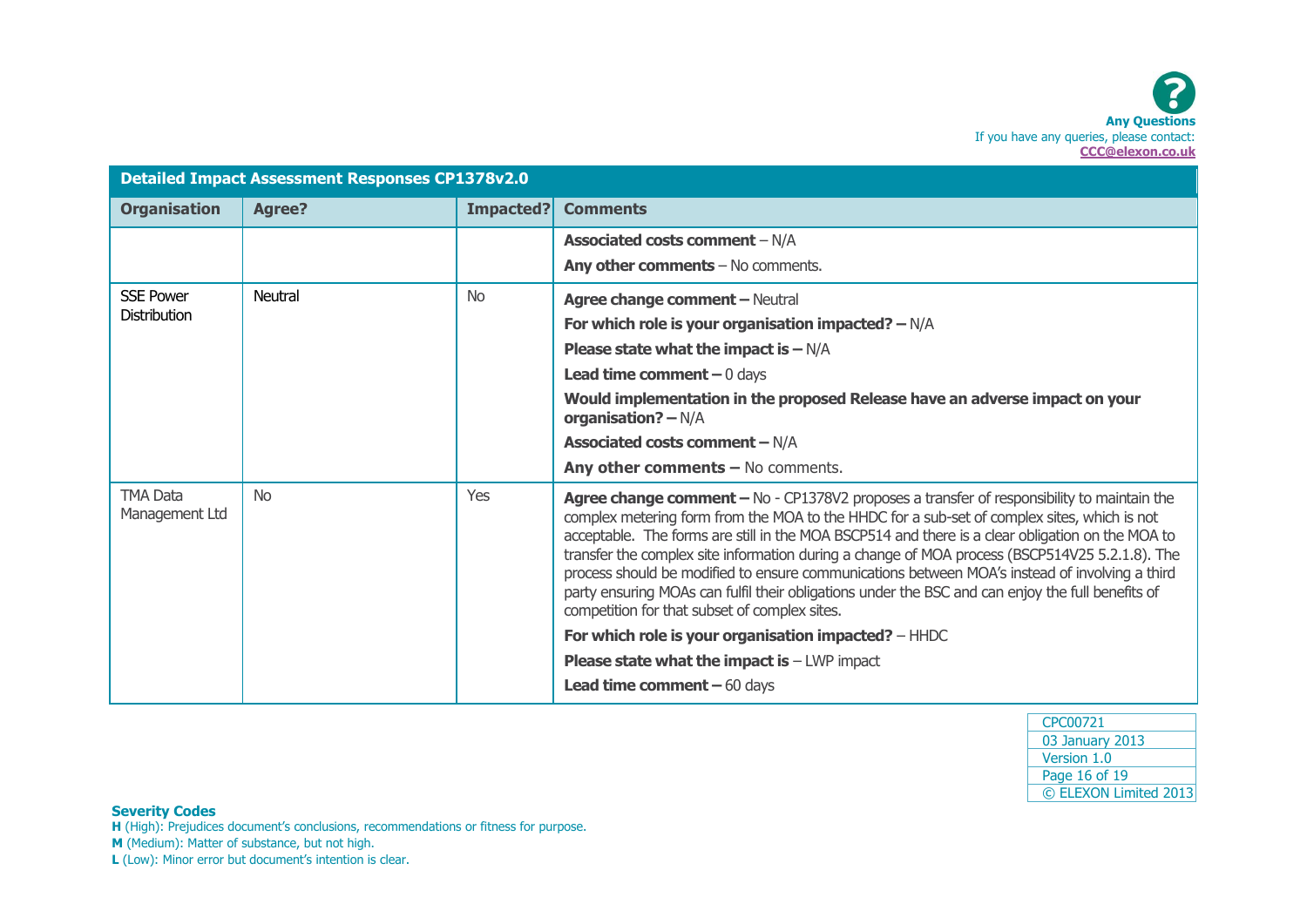| <b>Detailed Impact Assessment Responses CP1378v2.0</b> |               |           |                                                                                                                                                                                                                                                                                                                                                                                                                                                     |  |
|--------------------------------------------------------|---------------|-----------|-----------------------------------------------------------------------------------------------------------------------------------------------------------------------------------------------------------------------------------------------------------------------------------------------------------------------------------------------------------------------------------------------------------------------------------------------------|--|
| <b>Organisation</b>                                    | <b>Agree?</b> | Impacted? | <b>Comments</b>                                                                                                                                                                                                                                                                                                                                                                                                                                     |  |
|                                                        |               |           | Would implementation in the proposed Release have an adverse impact on your<br>organisation? $-$ No                                                                                                                                                                                                                                                                                                                                                 |  |
|                                                        |               |           | <b>Associated costs comment - Low cost</b>                                                                                                                                                                                                                                                                                                                                                                                                          |  |
|                                                        |               |           | Any other comments $-$ No comments                                                                                                                                                                                                                                                                                                                                                                                                                  |  |
| <b>Western Power</b>                                   | <b>No</b>     | Yes       | Agree change comment - No - WPD supports the competitive provision of agent services but it<br>should be recognised that customers supplied via such Third Party Meters will of necessity endure<br>some restriction in the choices - such as choice of DC and whether to trade HH or NHH. For many<br>customers choice of DC is of equal or more importance than choice of Meter Operator.                                                         |  |
|                                                        |               |           | We believe that the Meter Operator is the appropriate agent to determine the mapping rules for<br>Metering Systems as they are party responsible for the configuration of the meters. If the Meter<br>Operator is responsible for the Boundary Meter and Third Party Meters they can ensure this<br>configuration is consistent - for example how would one map a four channel Third Party Meter to a<br>6-channel import / export Boundary Meters? |  |
|                                                        |               |           | We do not believe the change proposal provides adequate assurance or controls to manage the<br>Change of Agent and/or Change of Supplier processes if there are several Meter Operators<br>associated with the Boundary and Third Party Meters. This also applies to other aspects of the<br>BSCP514 such as investigation of a suspected metering fault.                                                                                           |  |
|                                                        |               |           | We have already experienced these problems with a legacy arrangement where CoS, CoA and<br>consequential change of meter events have caused Settlement errors.                                                                                                                                                                                                                                                                                      |  |
|                                                        |               |           | It should be noted that the choice of Meter Operator for import / export metering is already similarly<br>constrained because two agents cannot share any element of a Metering System (typically the<br>Current Transformers). This measure is to ensure the integrity of Settlements and we believe                                                                                                                                               |  |

| CPC00721              |
|-----------------------|
| 03 January 2013       |
| Version 1.0           |
| Page 17 of 19         |
| © ELEXON Limited 2013 |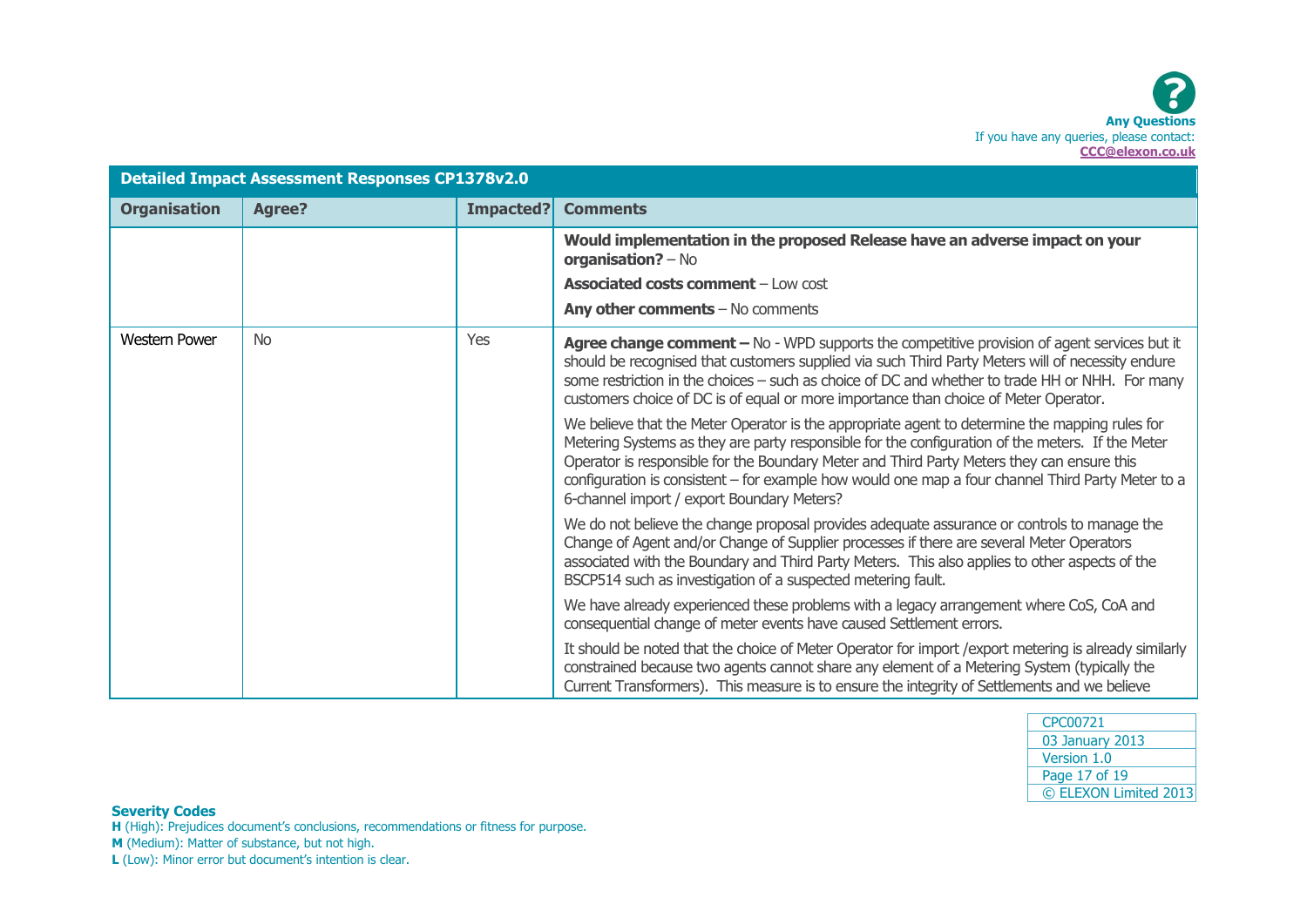

| <b>Detailed Impact Assessment Responses CP1378v2.0</b> |               |                                    |                                                                                                                                                                                                     |  |  |
|--------------------------------------------------------|---------------|------------------------------------|-----------------------------------------------------------------------------------------------------------------------------------------------------------------------------------------------------|--|--|
| <b>Organisation</b>                                    | <b>Agree?</b> | Impacted?                          | <b>Comments</b>                                                                                                                                                                                     |  |  |
|                                                        |               |                                    | Boundary and Third Party Meters merit the same consideration.                                                                                                                                       |  |  |
|                                                        |               |                                    | For which role is your organisation impacted? - LDSO                                                                                                                                                |  |  |
|                                                        |               |                                    | <b>Please state what the impact is - For LDSO our concern is that the proposal will introduce</b><br>unacceptable risk in to the settlement proposals, potentially impacting levels of DUoS income. |  |  |
|                                                        |               | <b>Lead time comment - 30 days</b> |                                                                                                                                                                                                     |  |  |
|                                                        |               |                                    | Would implementation in the proposed Release have an adverse impact on your<br>$organisation? - No$                                                                                                 |  |  |
|                                                        |               |                                    | <b>Associated costs comment - No comment</b>                                                                                                                                                        |  |  |
|                                                        |               |                                    | Any other comments $-$ No comments.                                                                                                                                                                 |  |  |

| CPC00721              |
|-----------------------|
| 03 January 2013       |
| Version 1.0           |
| Page 18 of 19         |
| © ELEXON Limited 2013 |